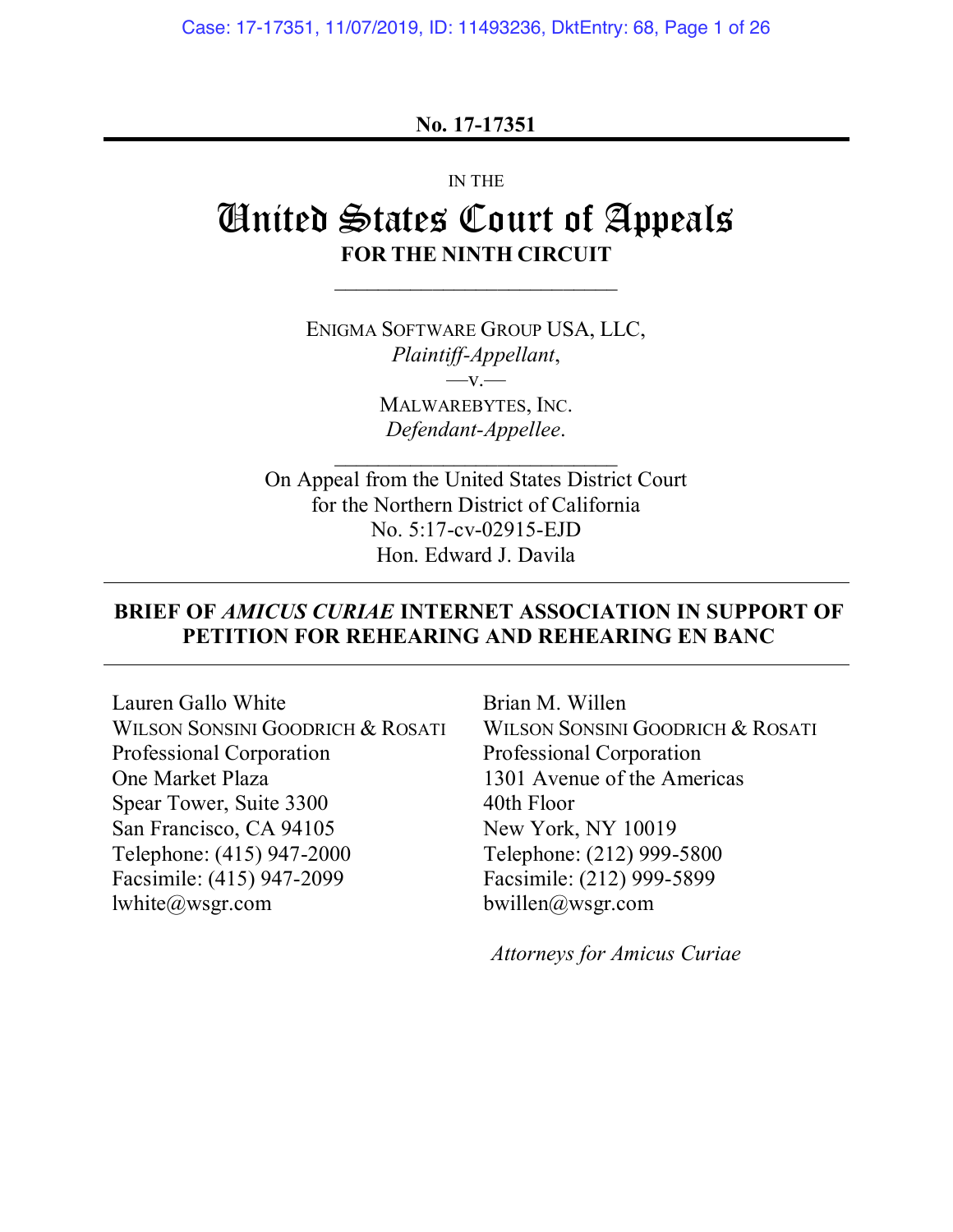### **CORPORATE DISCLOSURE STATEMENT**

Pursuant to Fed. R. App. P. 26.1, the undersigned counsel for amicus curiae certifies that the Internet Association is a trade association representing leading global internet companies on matters of public policy. Internet Association does not have any parent corporations and does not issue stock.

Dated: November 7, 2019 By: /s/ Brian M. Willen

Brian M. Willen *Attorney for Amicus Curiae*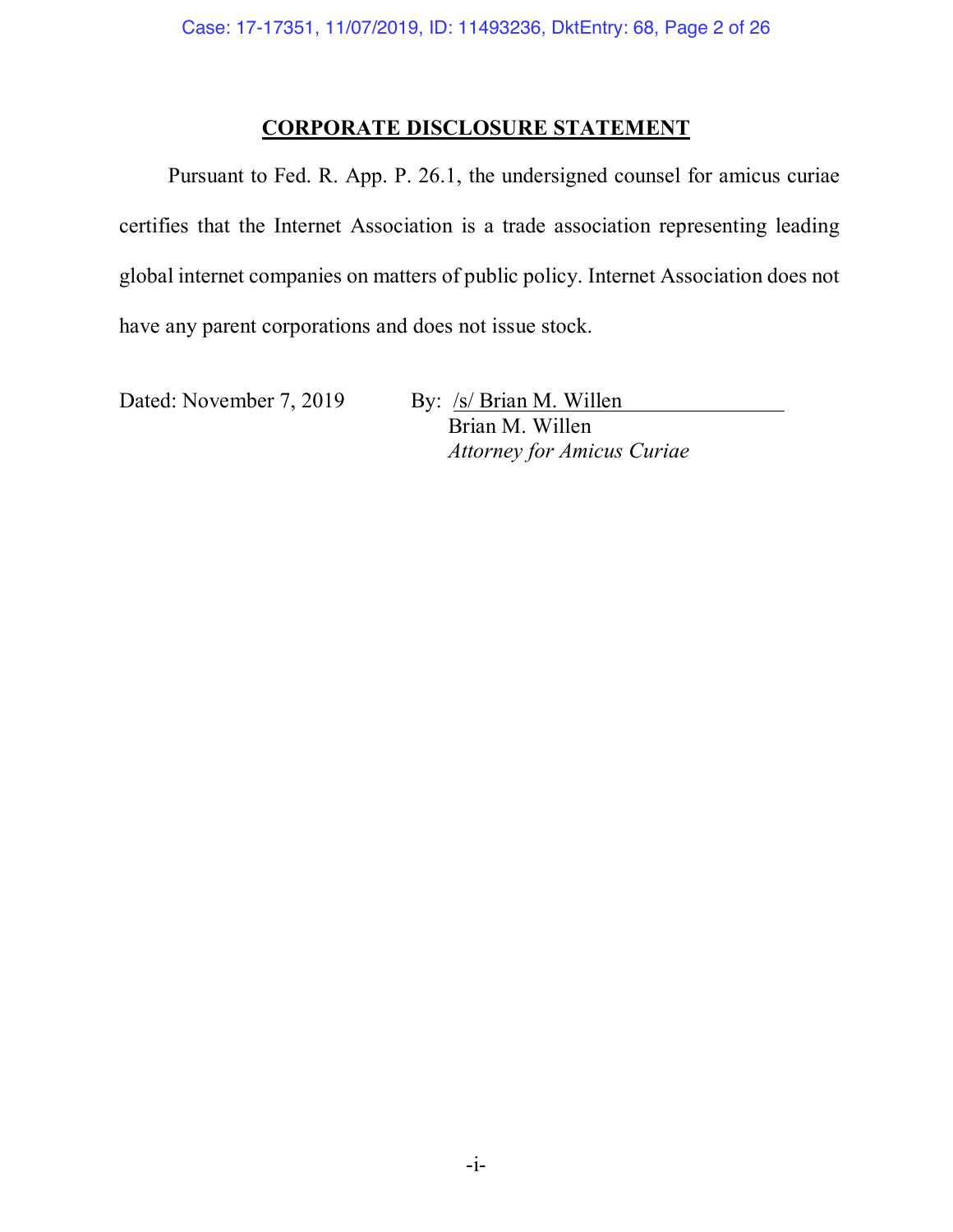## **TABLE OF CONTENTS**

## **Page**

|                |                | STATEMENT OF IDENTITY OF AMICUS CURIAE, ITS INTEREST                                                                 |     |
|----------------|----------------|----------------------------------------------------------------------------------------------------------------------|-----|
|                |                |                                                                                                                      |     |
|                |                |                                                                                                                      |     |
| $\mathbf{I}$ . |                | SECTION 230(c)(2) PROVIDES VITAL PROTECTIONS<br>FOR SELF-REGULATION BY ONLINE SERVICES AND THEIR                     |     |
| II.            |                | THE PANEL OPINION MISINTERPRETS SECTION 230(c)(2)(B)                                                                 |     |
|                | $\mathbf{A}$ . | The Panel Improperly Engrafted A Good Faith Requirement Into                                                         |     |
|                | B <sub>1</sub> | The Panel Opinion Conflicts With This Court's Cases By<br>Allowing Vague Allegations Of Animus To Defeat Section 230 |     |
| III.           |                | LOOSE DICTA IN THE PANEL OPINION THREATENS ESPECIALLY<br>FAR-REACHING CONSEQUENCES FOR ONLINE SERVICES AND           |     |
|                |                |                                                                                                                      |     |
|                |                |                                                                                                                      |     |
|                |                |                                                                                                                      | .20 |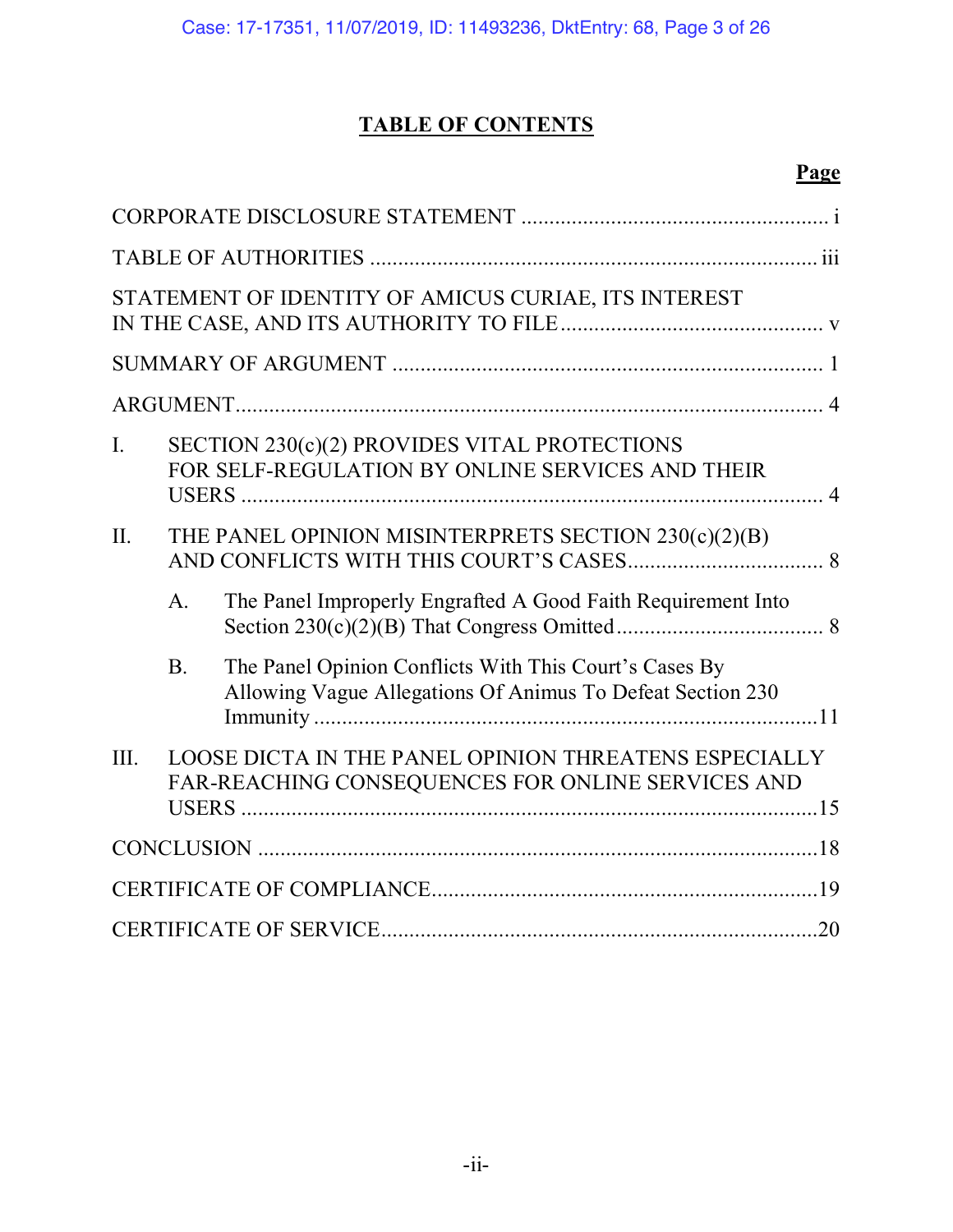## **TABLE OF AUTHORITIES**

## **Page(s)**

## **CASES**

| <b>STATUTES</b>                                     |  |  |  |  |
|-----------------------------------------------------|--|--|--|--|
| Zango, Inc. v. Kaspersky Lab, Inc.,                 |  |  |  |  |
| Russello v. United States,                          |  |  |  |  |
| Reno v. Am. Civil Liberties Union,                  |  |  |  |  |
| Nemet Chevrolet, Ltd. v. Consumeraffairs.com, Inc., |  |  |  |  |
| Levitt v. Yelp! Inc.,                               |  |  |  |  |
| Kimzey v. Yelp!, Inc.,                              |  |  |  |  |
| Green v. AOL,                                       |  |  |  |  |
| Fair Hous. Council v. Roommates.com, LLC,           |  |  |  |  |
| Batzel v. Smith,                                    |  |  |  |  |
| Ashcroft v. Iqbal,                                  |  |  |  |  |
| Asarco LLC v. Atl. Richfield Co.,                   |  |  |  |  |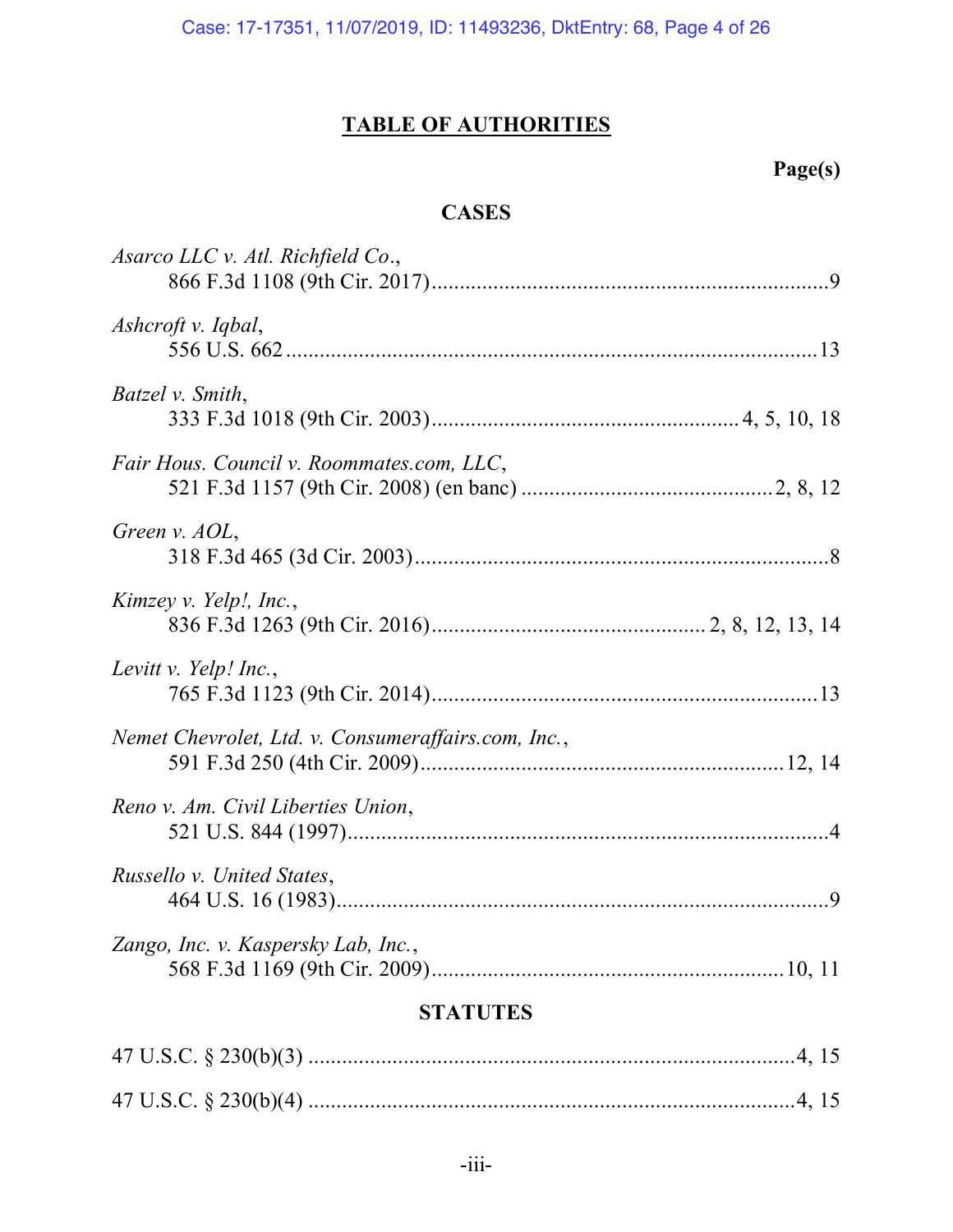| <b>OTHER AUTHORITIES</b>                                                                                                                                                                                                                                                                       |  |  |  |  |  |
|------------------------------------------------------------------------------------------------------------------------------------------------------------------------------------------------------------------------------------------------------------------------------------------------|--|--|--|--|--|
|                                                                                                                                                                                                                                                                                                |  |  |  |  |  |
| Andrew Buncombe, Twitter deletes Daily Stormer's account amid<br>outrage at neo-Nazi site's response Charlottesville,<br>INDEPENDENT (Aug. 16, 2017, 10:00 PM),<br>https://www.independent.co.uk/news/world/americas/daily-<br>stormer-charlottesville-twitter-accounts-deleted-heather-heyer- |  |  |  |  |  |
| Eric Goldman, Online User Account Termination and 47 U.S.C. §                                                                                                                                                                                                                                  |  |  |  |  |  |
| Jeff Kosseff, The Twenty-Six Words That Created the Internet (2019)5, 7                                                                                                                                                                                                                        |  |  |  |  |  |
| Yiqun Liu, et al., User behavior oriented web spam detection, in Proc.<br>of 17th International Conference on World Wide Web 2008,<br>WWW'08, Apr. 21, 2008 - Apr. 25, 2008, Beijing, China                                                                                                    |  |  |  |  |  |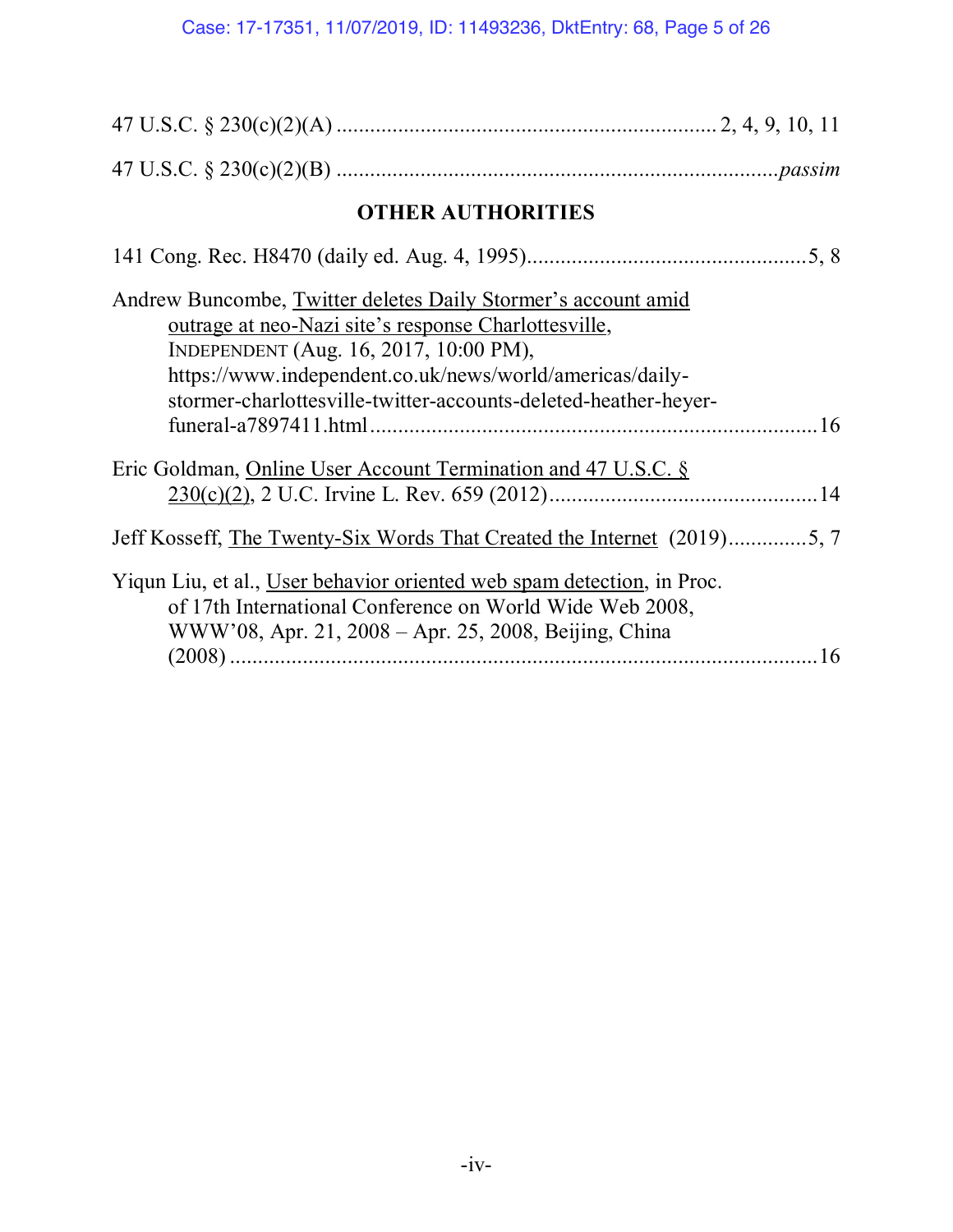## **STATEMENT OF IDENTITY OF AMICUS CURIAE, ITS INTEREST IN THE CASE, AND ITS AUTHORITY TO FILE**

The Internet Association ("IA") represents over 40 of the world's leading internet companies. IA's mission is to foster innovation, promote economic growth, and empower people through a free and open internet.

IA has a strong interest in the proper application of Section 230 of the Communications Decency Act ("CDA"). IA members host enormous amounts of material uploaded by users, and they rely on Section 230 to protect their everyday operations, including their content-moderation efforts. IA submits this brief because it is concerned that the panel's decision threatens those self-regulatory practices and will harm the quality of online platforms and the experiences of those who use them.

All parties have consented to the filing of this brief. No party authored this brief, in part or in whole, and no party or counsel for any party—or any person other than amicus, its members, and its counsel—contributed any money intended to fund preparing or submitting this brief.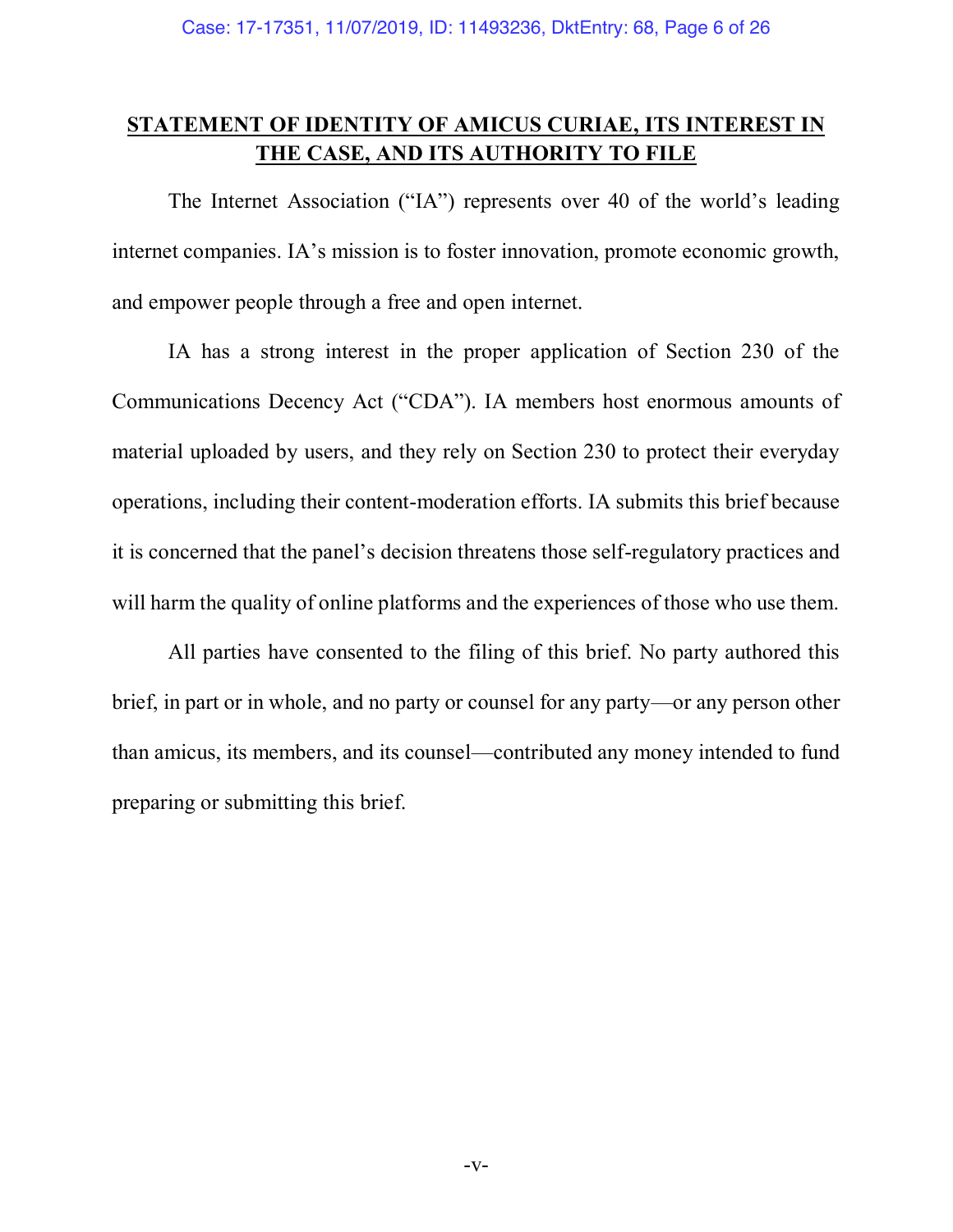#### **SUMMARY OF ARGUMENT**

Section  $230(c)(2)$  of the CDA provides vital protections for the self-regulatory efforts of online services and software providers. This provision immunizes actions that online platforms and their users take to block, filter, or avoid material that they consider inappropriate or objectionable. Relying on this immunity, service providers have developed a wide array of tools that allow families and others to avoid content that, for one reason or another, they would rather not see. That includes tools specifically covered by Section  $230(c)(2)(B)$ —such as YouTube's Restricted Mode, Twitter's Block feature, and Reddit's Quarantine function—which empower users to make their own decisions about whether, when, and how to restrict access to material they might find offensive. All of this helps realize the animating vision of Section 230—to encourage voluntary self-regulation in lieu of heavy-handed government censorship.

In this case, however, over a forceful dissent from Judge Rawlinson, the panel put these valuable content-moderation efforts at risk. The panel's misguided ruling exposes online services to lawsuits that Section 230 is supposed to stop in their tracks and opens the door to new attacks on self-regulatory tools that help make online communities safer and more accommodating. If allowed to stand, the panel opinion will undermine a core purpose of Section 230, with far-reaching consequences for online service providers and their users. Rehearing is required to correct this mistake.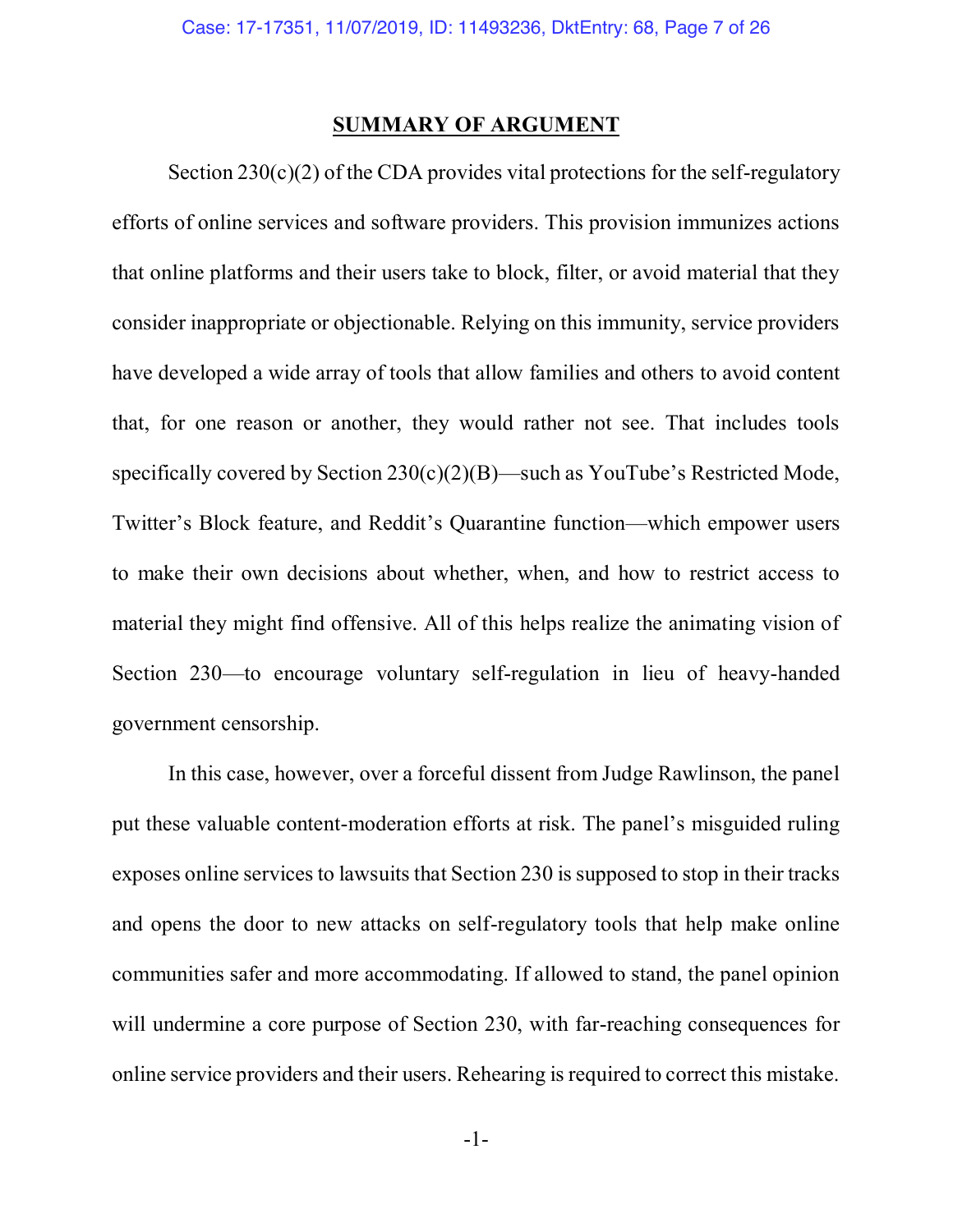Three aspects of the majority's decision especially concern IA and its members. *First*, the panel improperly imported a motive-based good-faith limitation into Section 230(c)(2)(B). As explained in Appellee's rehearing petition, that defies fundamental rules of statutory interpretation and collapses an important distinction between subsection (c)(2)(A), which includes an express "good faith" requirement, and subsection  $(c)(2)(B)$ , which conspicuously omits one.

*Second*, by uncritically accepting what appears from the opinion to be Appellant's bare allegations of anticompetitive animus, the panel's decision threatens to make it all too easy for plaintiffs to plead around Section  $230(c)(2)(B)$ . That result is squarely at odds with this Court's decisions in *Fair Hous. Council v. Roommates.com, LLC*, 521 F.3d 1157, 1162 (9th Cir. 2008) (en banc), and *Kimzey v. Yelp!, Inc.*, 836 F.3d 1263 (9th Cir. 2016). Those cases make clear that because Section 230 protects service providers against protracted legal battles (not just ultimate liability), the immunity cannot be defeated at the pleading stage with conclusory assertions. The panel's contrary approach puts the content-moderation decisions of online providers and users at risk of "death by ten thousand duck-bites," *Roommates.com*, 521 F.3d at 1174, opening the door to costly litigation for any plaintiff willing to make even threadbare allegations of improper motive. That subverts Congress's goal of encouraging and removing disincentives for the development and use of filtering technologies.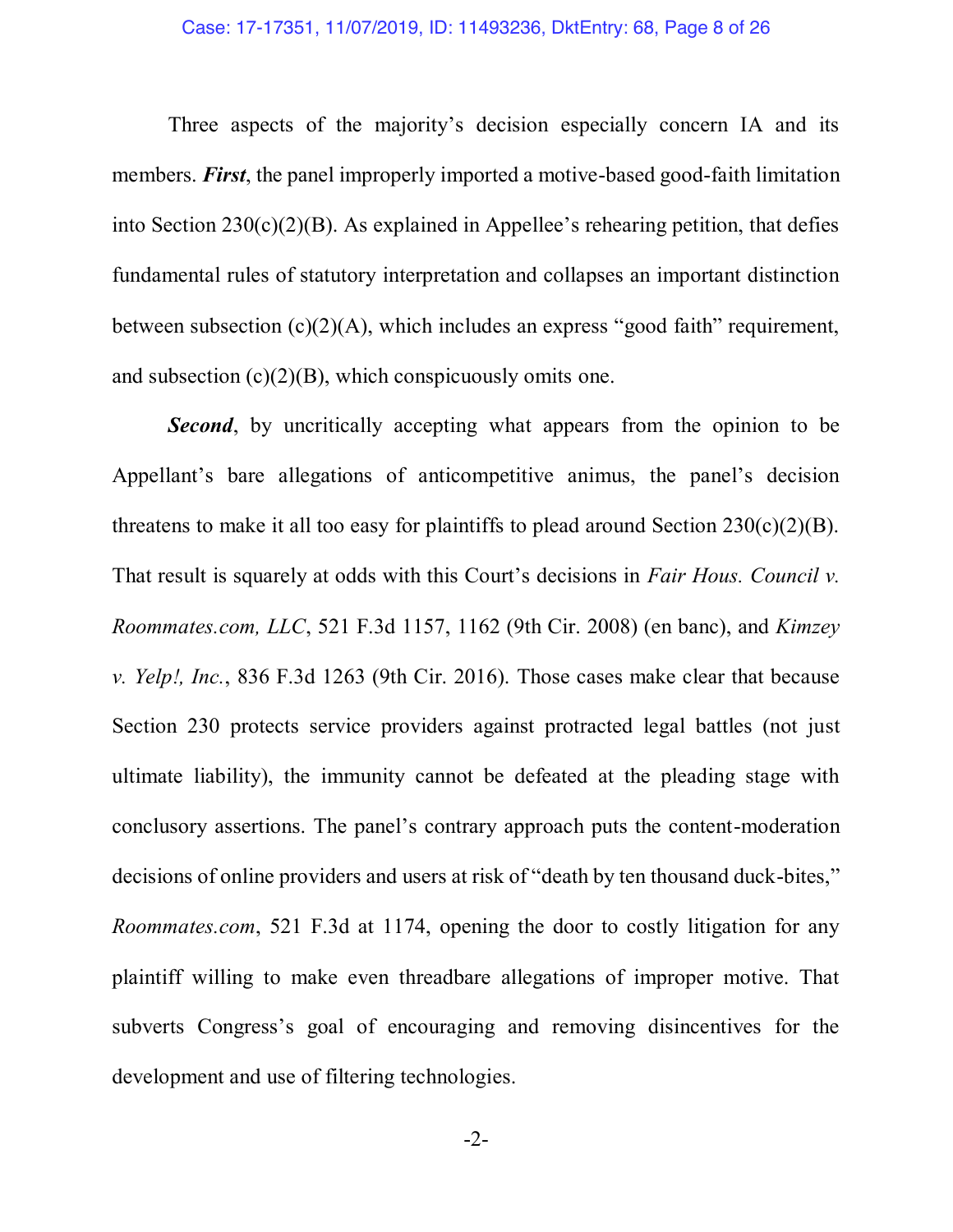**Third**, the majority's dictum that the "criteria for blocking online material must be based on the characteristics of the online material, *i.e.*, its content, *and not on the identity of the entity that produced it*," Dkt. 42-1 ("Slip Op.") at 10 (emphasis added), is particularly troubling. While perhaps unintended by the panel, this stray statement could be applied in ways that would further undermine the very practices that Section 230 was intended to protect. Online service providers and their users routinely make moderation decisions that apply to entities or individuals, rather than just isolated pieces of content. That happens, for example, when a provider terminates a user's account or when users deploy tools like Twitter's Block feature to filter content from certain other users. These measures are a vital part of online self-regulation and are covered by any coherent reading of Section  $230(c)(2)$ . The panel's ambiguous language threatens to arbitrarily limit the ability of platforms and users to protect themselves against abusive, offensive, or problematic accounts or users. At a minimum, therefore, the Court should grant rehearing to correct (or strike) the panel's errant dicta.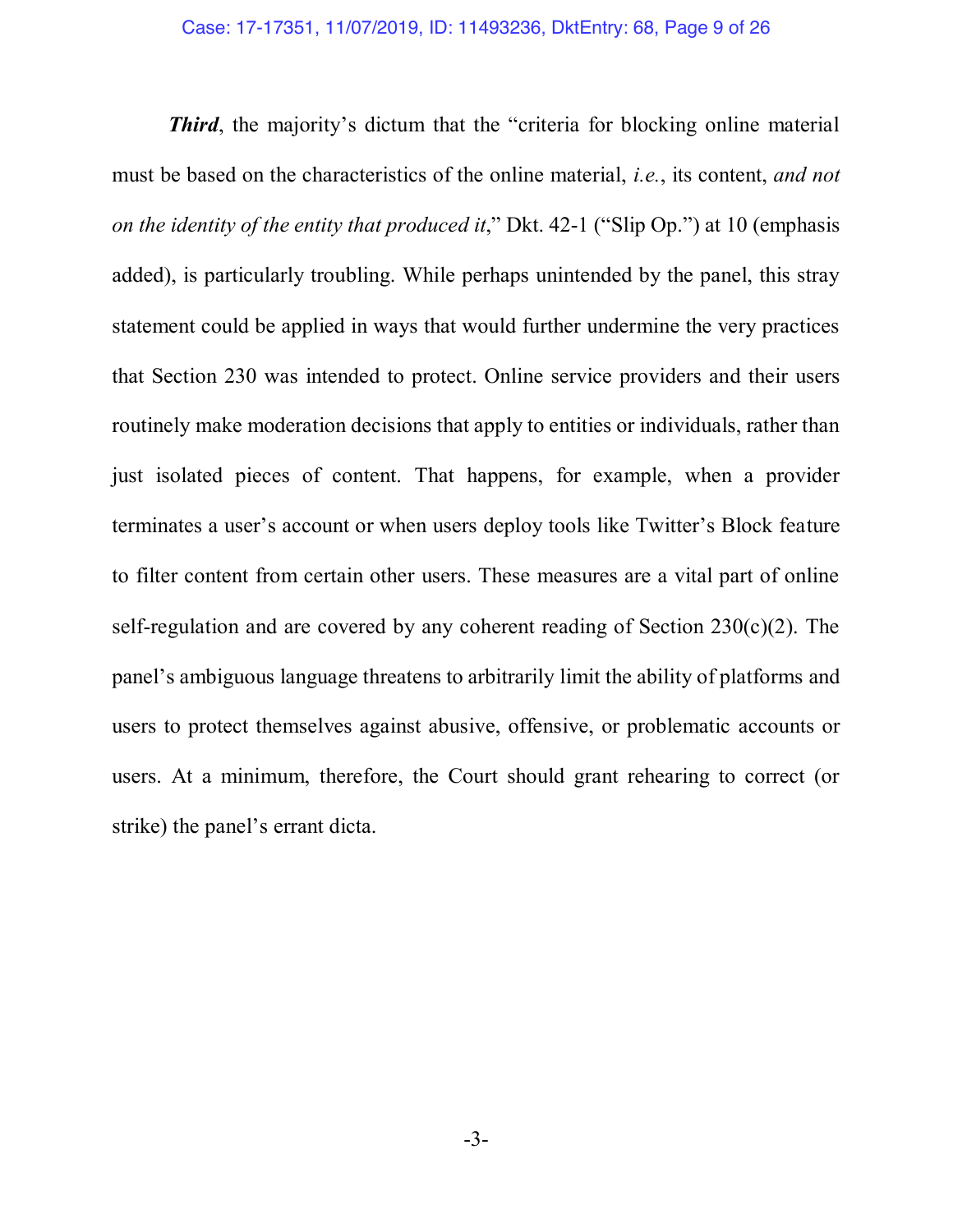#### **ARGUMENT**

### **I. SECTION 230(c)(2) PROVIDES VITAL PROTECTIONS FOR SELF-REGULATION BY ONLINE SERVICES AND THEIR USERS**

Congress enacted Section 230, in significant part, "to encourage interactive computer services and users of such services to self-police the Internet for obscenity and other offensive material, so as to aid parents in limiting their children's access to such material." *Batzel v. Smith*, 333 F.3d 1018, 1028 (9th Cir. 2003). The statute establishes as the "policy" of the United States "to encourage the development of technologies which maximize user control over what information is received by individuals, families, and schools who use the Internet and other interactive computer services," and "to remove disincentives for the development and utilization of blocking and filtering technologies that empower parents to restrict their children's access to objectionable or inappropriate online material." 47 U.S.C. § 230(b)(3), (4). To accomplish this, Section 230(c)(2) provides robust immunity both for online service providers' decisions to directly restrict access to objectionable material and for the actions they take to make available to others the "technical means to restrict access" to such content. *Id.*  $\frac{230(c)(2)(A)}{B}$ .

This approach facilitates meaningful *private* content-regulation that helps protect internet users from potentially objectionable or harmful material, while avoiding *government* regulation of online speech that may offend the First Amendment. *Accord Reno v. Am. Civil Liberties Union*, 521 U.S. 844, 885 (1997).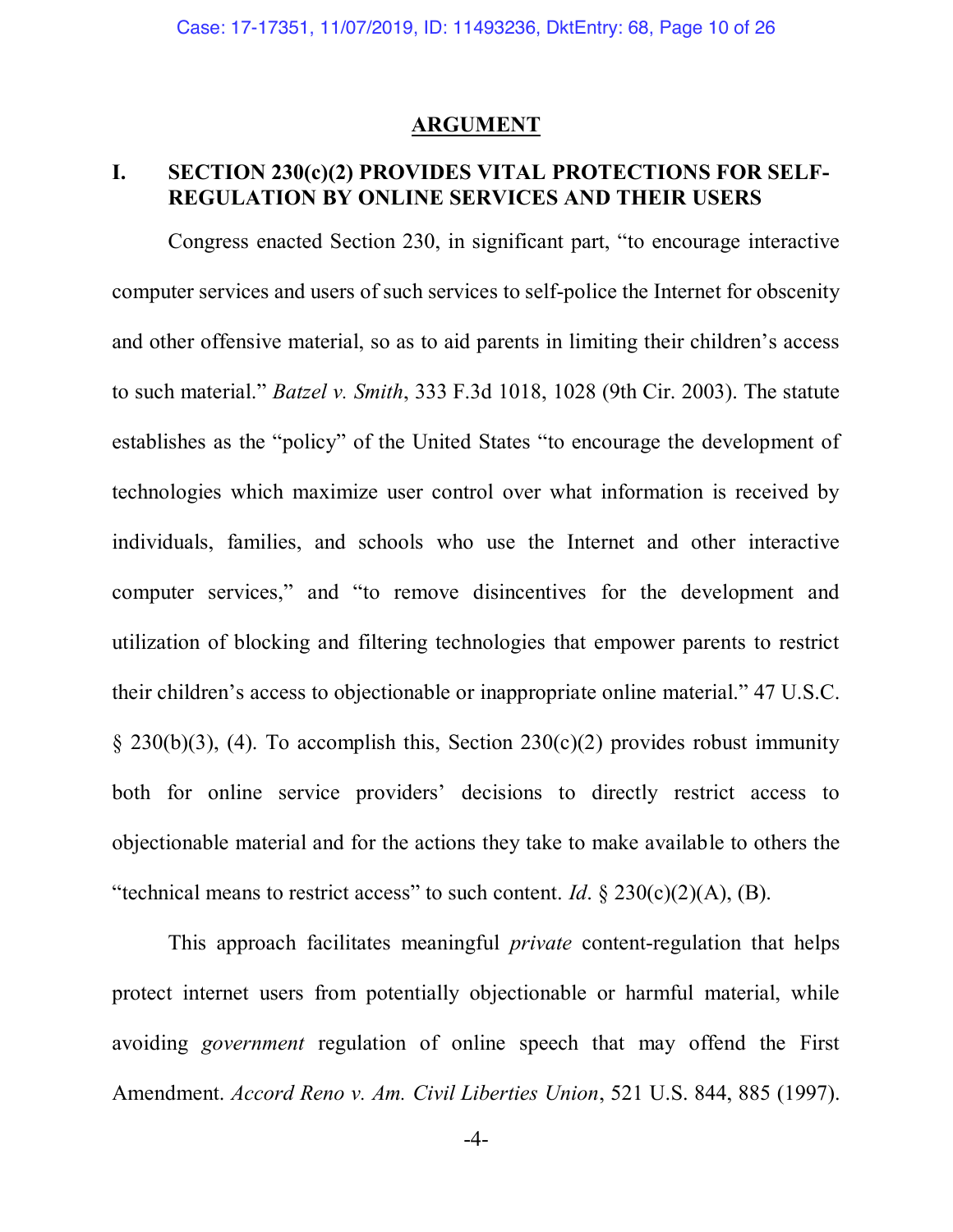#### Case: 17-17351, 11/07/2019, ID: 11493236, DktEntry: 68, Page 11 of 26

Section 230 forged a middle way between heavy-handed state censorship and an internet with no meaningful content moderation, where objectionable material of all kinds may make online activity unsafe for children, sensitive users, or vulnerable groups. *See Batzel*, 333 F.3d at 1028. "Rather than imposing penalties on Internet posters and their service providers," the proponents of Section 230 "argued that it would be more effective and fair to allow individuals and companies to set their own standards." Jeff Kosseff, The Twenty-Six Words That Created the Internet 63 (2019); *see e.g.*, 141 Cong. Rec. H8470 (daily ed. Aug. 4, 1995) (statement of Rep. Cox) ("We want to help [the evolution of technology] … by saying Government is going to get out of the way and let parents and individuals control it rather than Government doing that job for us.").

The user-empowering "technical means" protected by subsection  $(c)(2)(B)$ are integral to this approach. This immunity enabled the development of all manner of tools that help users protect themselves against material they may find offensive or otherwise may not wish to see. The malware-blocking software at issue in this case only scratches the surface. IA's members have made available numerous tools that fall squarely within what Congress imagined with subsection (B). For example:

• YouTube's Restricted Mode provides an option for users (including parents, libraries, and schools) to select a more limited YouTube experience that screens out videos that may be inappropriate for some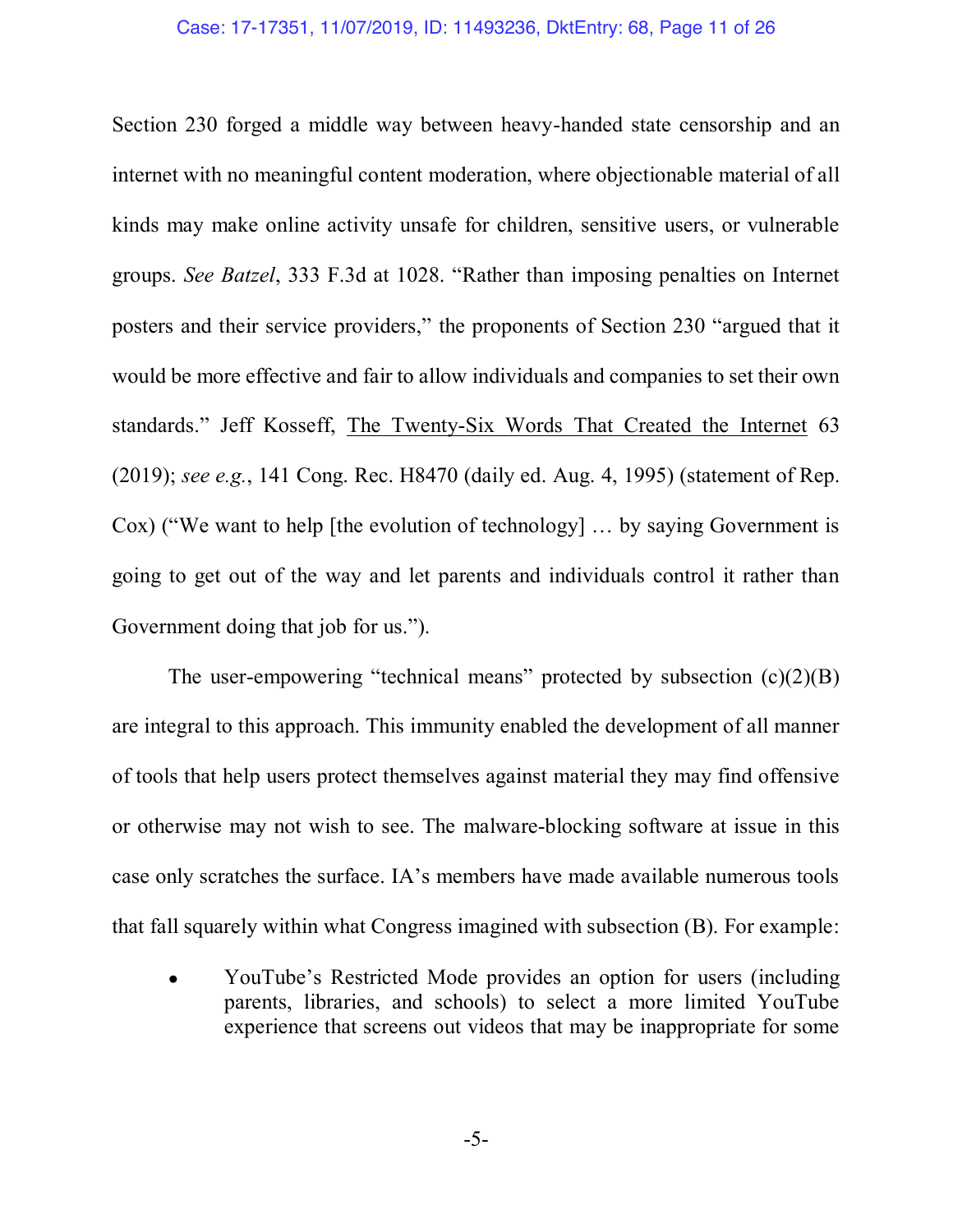audiences, including videos depicting alcohol, descriptions of violence, or political conflicts.1

- Twitter's Mute and Block tools allow users to stop seeing Tweets and other content from those whom they may dislike or find objectionable.2
- On Reddit—a network of user-run communities—content regulation depends heavily on volunteer user moderators using tools supplied by Reddit.<sup>3</sup> Moderators in each community set rules that fit their specific needs, which they enforce via a suite of tools that includes means for:
	- Manually removing individual rule-breaking posts or comments;
	- Automatically removing individual posts or comments according to moderator-configurable rules (*e.g.*, if the submission includes a particular word, or if the submitter is not on the moderators' list of pre-approved contributors); and
	- Temporarily or permanently banning rule-breaking users from posting or commenting in the community.4
- Reddit gives its users tools for choosing whether to see material labeled "NSFW" (not safe for work). NSFW labels can be applied not only to

<sup>2</sup> *See* How to mute accounts on Twitter, TWITTER, https://help.twitter.com/en/using-twitter/twitter-mute; How to block accounts on Twitter, TWITTER, https://help.twitter.com/en/using-twitter/blocking-andunblocking-accounts.

<sup>3</sup> More than 99% of the pieces of content removed from Reddit in 2018 were removed by volunteer user moderators using Reddit-provided tools. *See* Transparency Report 2018, REDDIT,

https://www.redditinc.com/policies/transparency-report-2018.

 $\overline{a}$ 

<sup>4</sup> *See* Moderation Tools – overview, REDDIT, https://mods.reddithelp.com/hc/enus/articles/360008425592-Moderation-Tools-overview.

<sup>1</sup> *See* Disable or enable Restricted/Safe Mode, YOUTUBE, https://support.google.com/youtube/answer/174084?co=GENIE.Platform%3DDesk top&hl=en.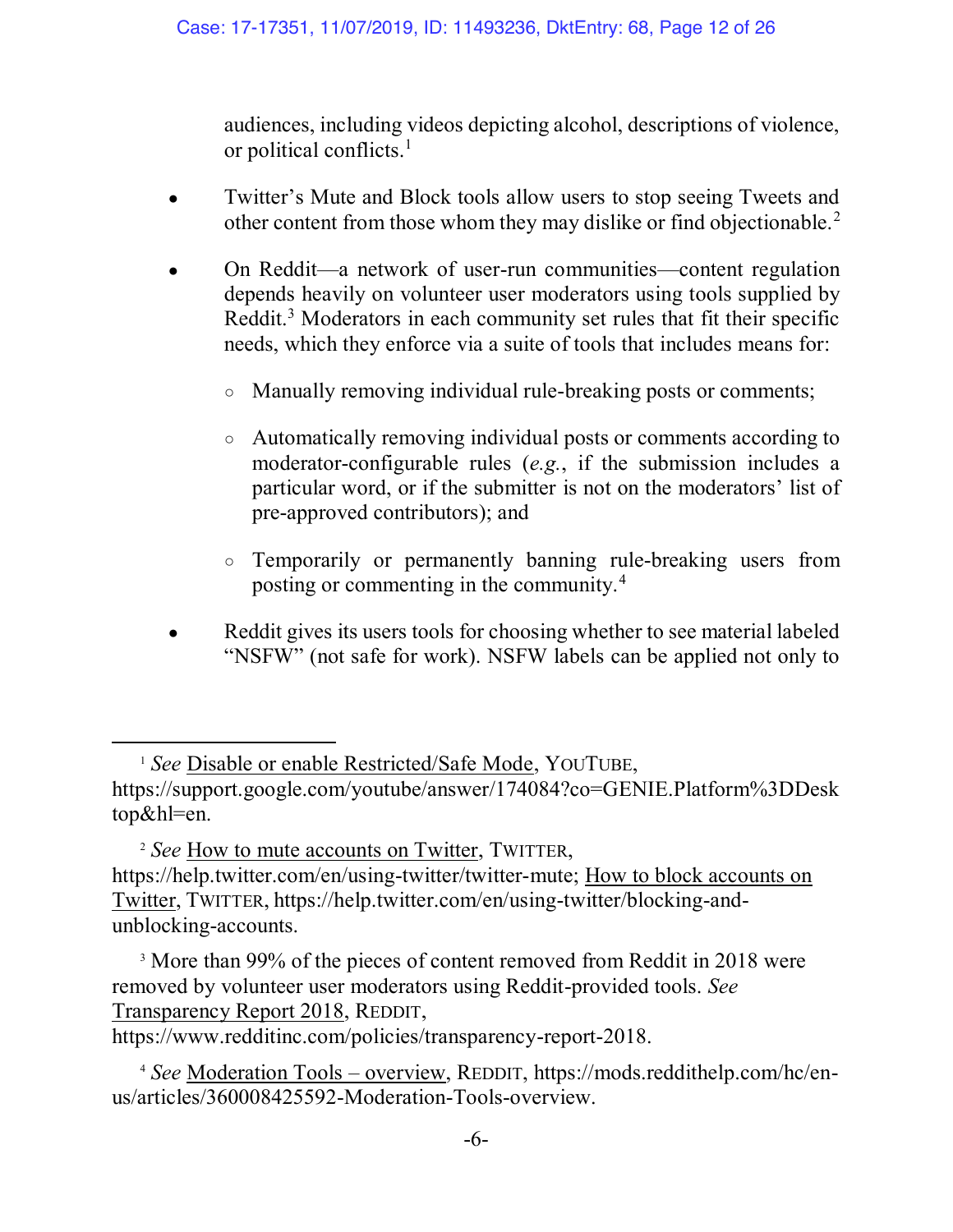individual pieces of content, but also to user profiles and entire communities.<sup>5</sup>

Reddit also lets its users control (via an opt-in mechanism) whether they see material from "quarantined" communities, which contain material that average users may find highly offensive or upsetting.<sup>6</sup>

The efficacy of tools like these depends on service providers and users having the freedom to determine for themselves what material they find objectionable. Content that may be objectionable for some platforms, communities, or users might not be objectionable for others. Section 230 accommodates this reality by eschewing a one-size-fits-all approach and instead imposing a flexible, subjective standard.

Through subsection  $(c)(2)(B)$  in particular, Congress wanted to protect—with a broad immunity that does not depend on a finding of good faith—filtering technologies that allow individual providers and users to make nuanced, contextspecific moderation decisions based on their own sensibilities and standards. *See* Kosseff, The Twenty-Six Words at 64 (explaining that the framers of Section 230 "hoped that the services would be free to set their own standards for user content" and believed the market "would encourage the companies to develop conduct codes

 $\overline{a}$ 

<sup>5</sup> *See* Post Actions – Lock, OC, NSFW, and Spoiler, REDDIT, https://mods.reddithelp.com/hc/en-us/articles/360025119251-Post-Actions-Lock-OC-NSFW-and-Spoiler; Community settings, REDDIT, https://mods.reddithelp.com/hc/en-us/articles/360022692051-Community-settings.

<sup>6</sup> *See* Quarantined Subreddits, REDDIT, https://www.reddithelp.com/en/categories/rules-reporting/account-and-communityrestrictions/quarantined-subreddits.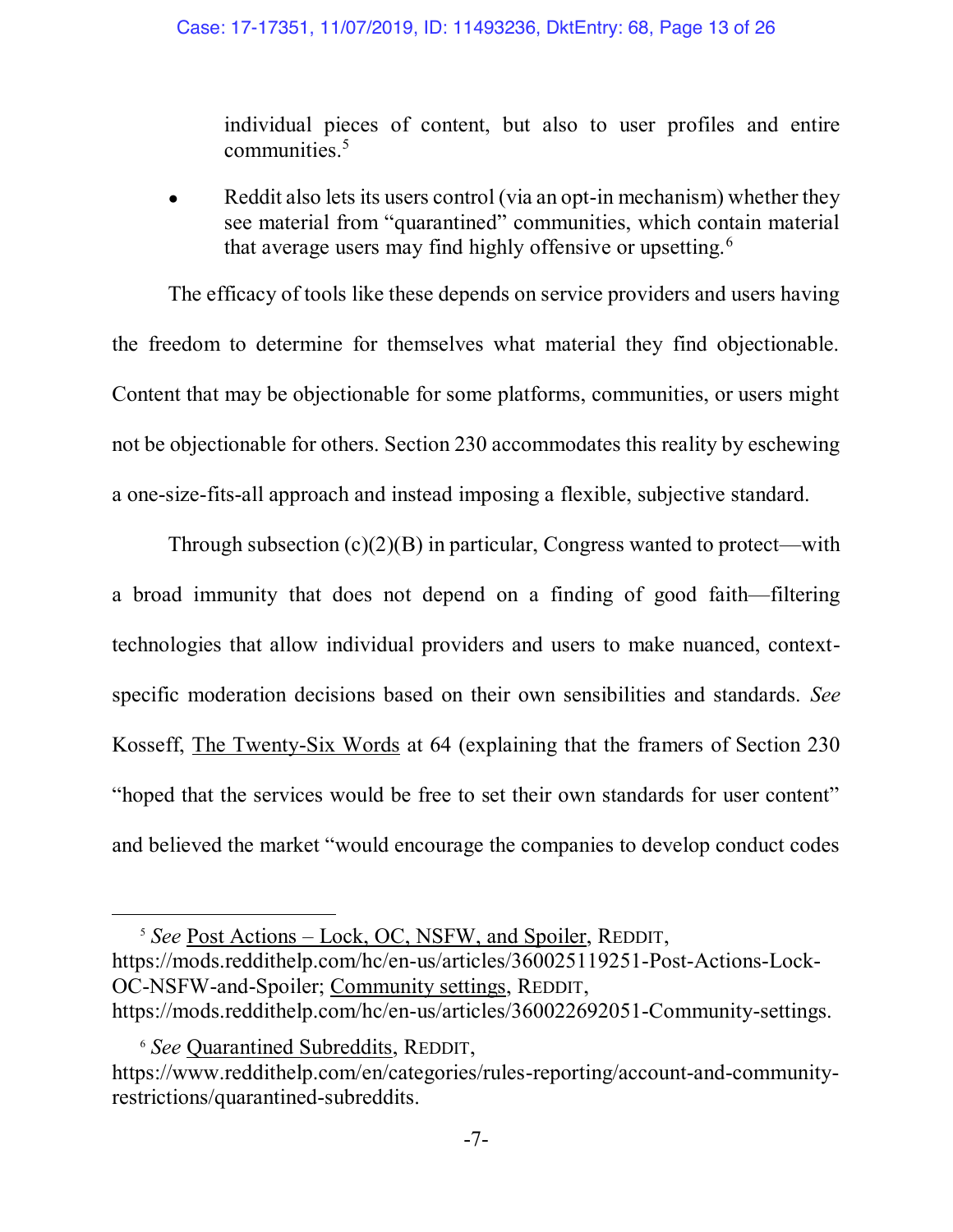that are most appropriate for their audiences"); 141 Cong. Rec. H8470 (statement of Rep. Cox) ("This technology is very quickly becoming available, and in fact every one of us will be able to tailor what we see to our own tastes."). In short, the statute allows service providers "to establish standards of decency without risking liability for doing so." *Green v. AOL*, 318 F.3d 465, 472 (3d Cir. 2003).

### **II. THE PANEL OPINION MISINTERPRETS SECTION 230(c)(2)(B) AND CONFLICTS WITH THIS COURT'S CASES**

The panel's opinion threatens to undermine the self-regulatory efforts that Section 230 is supposed to facilitate. From IA's perspective, there are three key problems with the ruling that warrant rehearing. *First*, the panel's core holding effectively reads into Section  $230(c)(2)(B)$  a good faith requirement that Congress omitted. *Second*, the panel's uncritical acceptance of Appellant's allegations makes it far too easy for plaintiffs to evade Section 230 immunity at the pleading stage and contradicts the approach this Court took in *Roommates* and *Kimzey*. *Third*, the panel's suggestion in dicta that Section  $230(c)(2)$  may not apply to blocking decisions based "on the identity of the entity," Slip Op. at 10, could be misapplied to exclude a host of important content-moderation efforts that restrict or limit objectionable *users* or *entities*, rather than just individual pieces of content.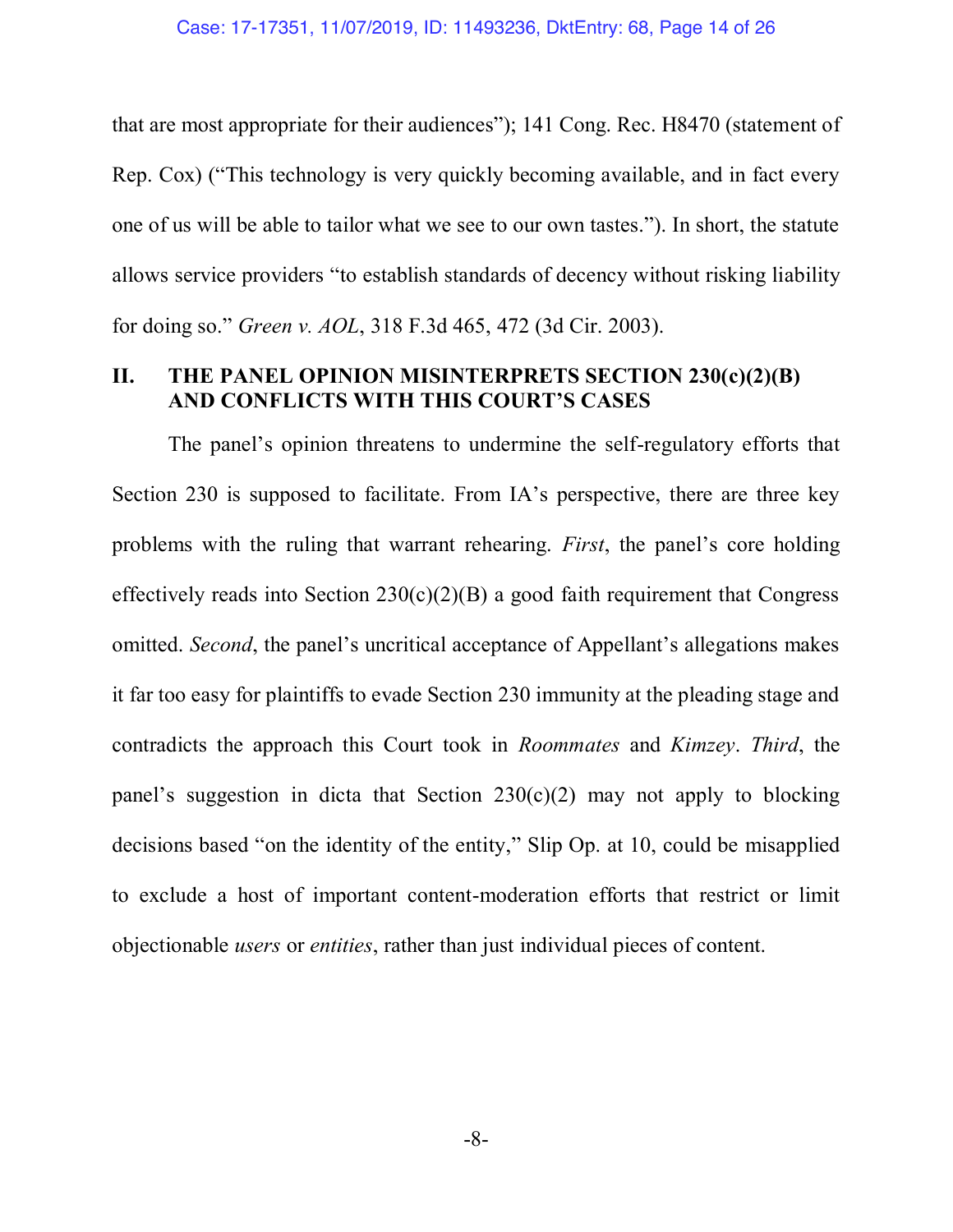## **A. The Panel Improperly Engrafted A Good Faith Requirement Into Section 230(c)(2)(B) That Congress Omitted**

The majority held that Section  $230(c)(2)(B)$  does not protect "blocking and filtering decisions that are driven by anticompetitive animus." Slip Op. at 16. The panel thus adopted a purpose-based test: filtering decisions that otherwise would be covered by the immunity are excluded because the service provider (or user) allegedly acted with an improper motive or purpose. In so doing, the panel effectively read into Section  $230(c)(2)$ 's "otherwise objectionable" language a new good faith requirement.

This holding defies core principles of statutory interpretation. "'Where Congress includes particular language in one section of a statute but omits it in another section of the same Act, it is generally presumed that Congress acts intentionally and purposely in the disparate inclusion or exclusion.'" *Asarco LLC v. Atl. Richfield Co*., 866 F.3d 1108, 1118–19 (9th Cir. 2017) (quoting *Russello v. United States*, 464 U.S. 16, 23 (1983)). That rule should have controlled this case. Section  $230(c)(2)$  contains two subsections, which provide distinct but related immunities. The first (subsection (A)) includes an express "good faith" requirement; while subsection (B) conspicuously excludes any reference to good faith. This omission creates a strong presumption that this immunity does *not* turn on any consideration of good faith—whether in the form of an anticompetitive motive or otherwise.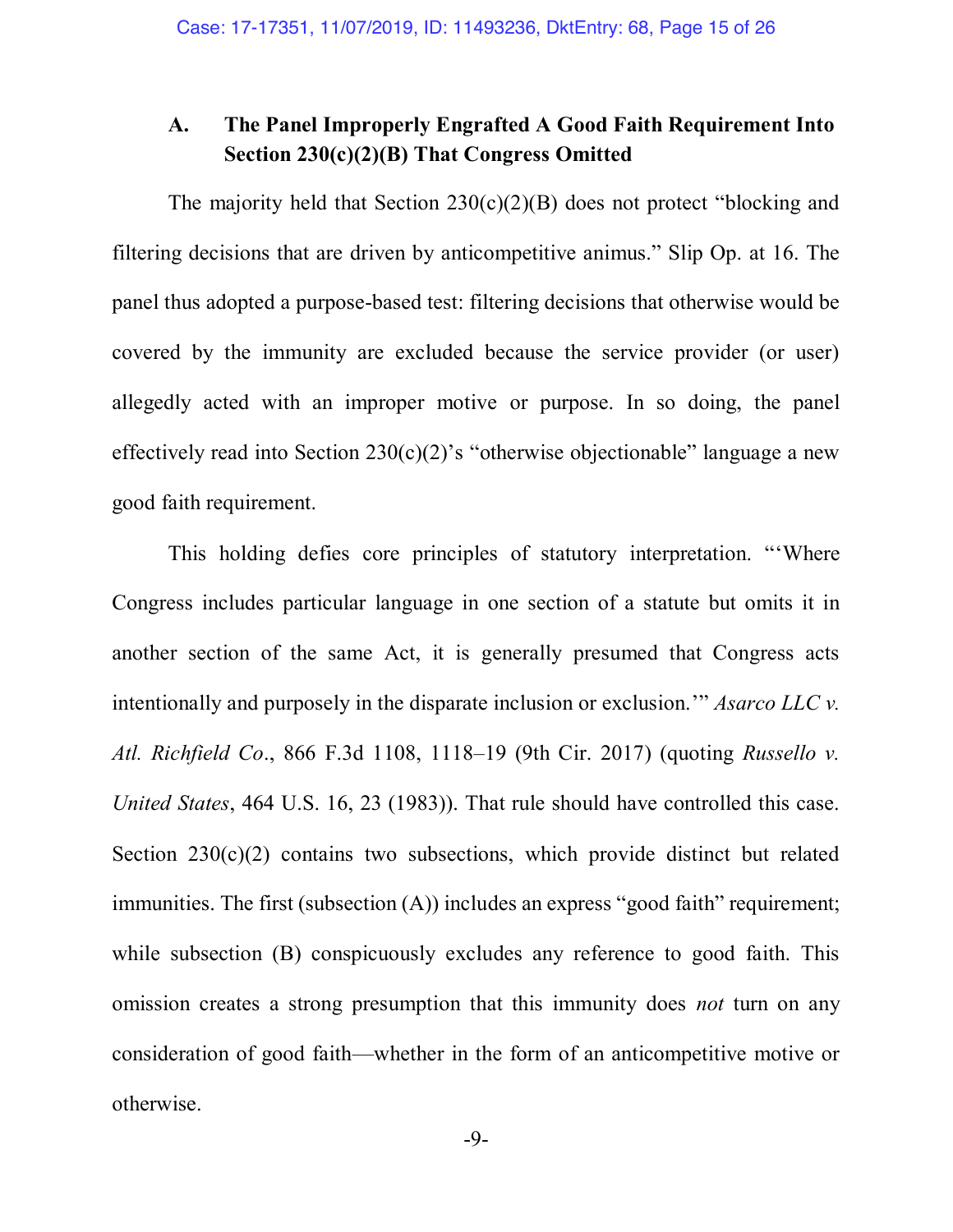This rule applies with particular force here, as Congress had good reason to omit a good faith requirement from subsection  $(c)(2)(B)$ . Subsection (A) covers direct blocking or filtering by interactive computer service providers—situations where providers act unilaterally to protect themselves or their users from objectionable material. *See Batzel*, 333 F.3d at 1030 n.14. But subsection (B) only applies where service providers make blocking tools available to users, who must independently and affirmatively decide to use those tools. Here, blocking does not occur unilaterally; it instead requires cooperation between a service provider and a third party. *Id*. at 1029 ("Some blocking and filtering programs depend on the cooperation of website operators and access providers who label material that appears on their services.").

In that scenario, Congress logically concluded that it was unnecessary to include a good faith requirement or for courts to inquire about the service providers' motives. The user's independent choice operates as a check on providers' decisions about what material should be filtered or blocked. Indeed, this Court's decision in *Zango, Inc. v. Kaspersky Lab, Inc.*, 568 F.3d 1169 (9th Cir. 2009), recognized this vital element of user choice under  $230(c)(2)(B)$ : "If a Kaspersky user (who has bought and installed Kaspersky's software to block malware) is unhappy with the Kaspersky software's performance, he can uninstall Kaspersky and buy blocking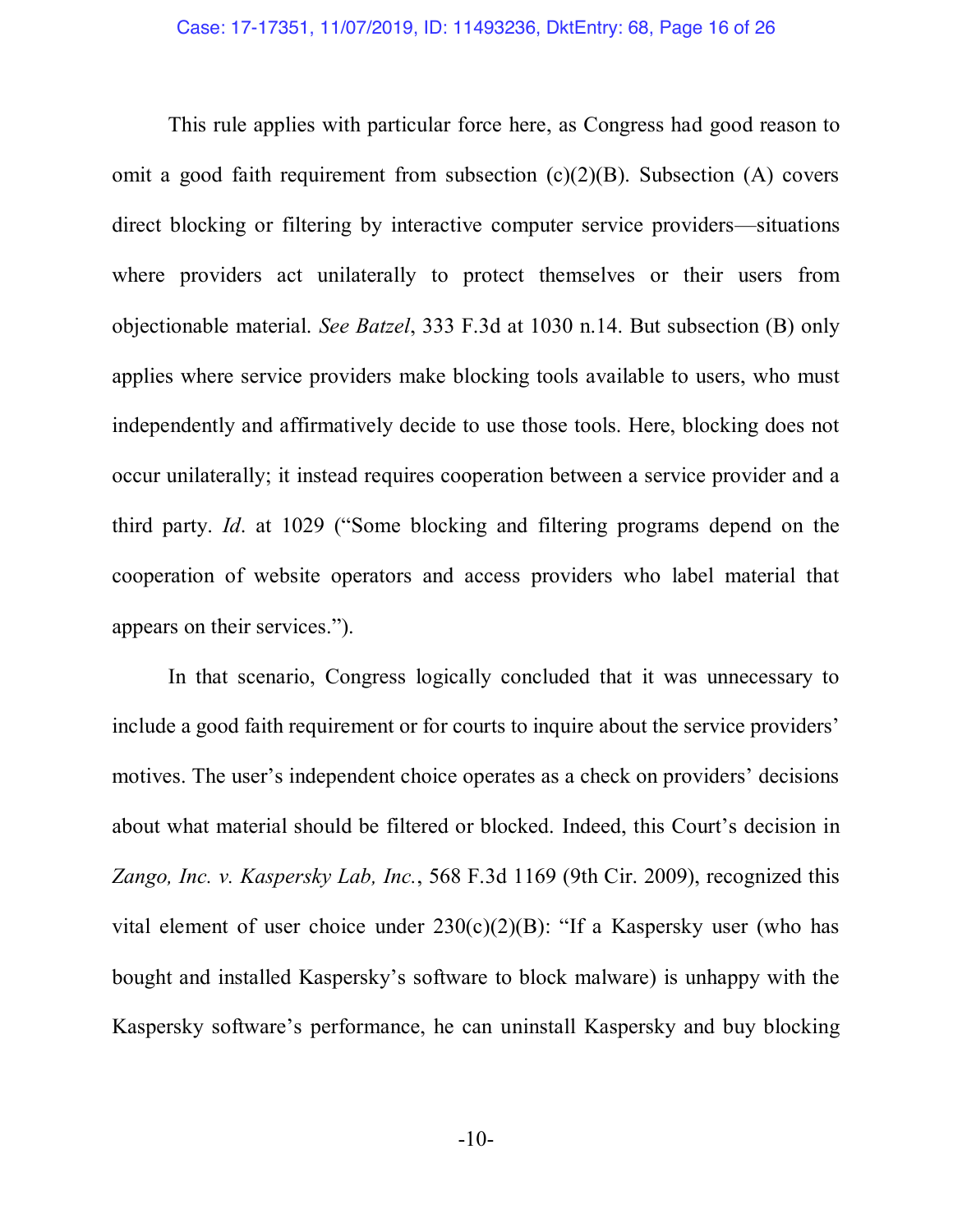#### Case: 17-17351, 11/07/2019, ID: 11493236, DktEntry: 68, Page 17 of 26

software from another company that is less restrictive or more compatible with the user's needs." *Id.* at 1177.

In engrafting an extra-textual motive requirement into  $230(c)(2)(B)$ , the panel overlooked the important difference between the two provisions and lost sight of how subsection (B) is supposed to apply. Under that provision as written—and as applied in *Zango*—what matters is simply whether the technical means provided restricts access to material that a service provider or user subjectively "considers" to be "obscene, lewd, lascivious, filthy, excessively violent, harassing, or otherwise objectionable." 47 U.S.C. § 230(c)(2)(A); *accord Zango*, 568 F.3d at 1173 ("We think the statute plainly immunizes from suit a provider of interactive computer services that makes available software that filters or screens material that the user or the provider deems objectionable."); *see also* Slip Op. at 25 (Rawlinson, J., dissenting). Inquiries into the "real" purpose of the blocking are unnecessary—and inappropriate. The panel's departure from the plain language of the statute and the approach followed in *Zango* warrants rehearing.

## **B. The Panel Opinion Conflicts With This Court's Cases By Allowing Vague Allegations Of Animus To Defeat Section 230 Immunity**

Exacerbating these problems is the panel's uncritical acceptance of seemingly vague allegations of anticompetitive motive to defeat a motion to dismiss based on Section 230. *See* Slip Op. at 20 ("Enigma alleges, however, that its programs 'pose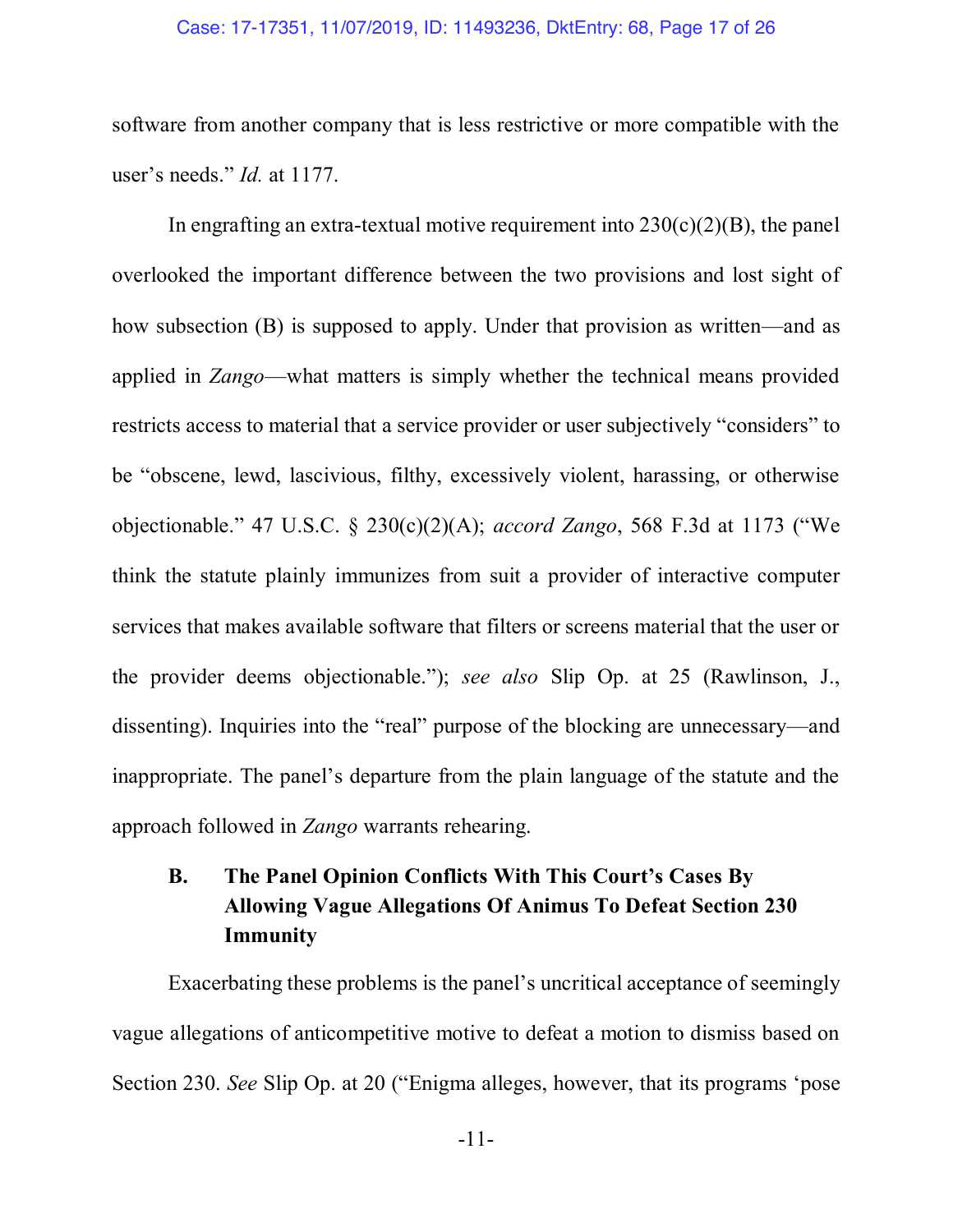#### Case: 17-17351, 11/07/2019, ID: 11493236, DktEntry: 68, Page 18 of 26

no security threat' and that Malwarebytes's justification for blocking these 'legitimate' and 'highly regarded' programs was a guise for anticompetitive animus."). The majority's approach further conflicts with this Court's precedents and undermines a core aim of Section 230.

This first conflict is with *Roommates*. Sitting en banc, this Court held that Section 230 protects "websites not merely from ultimate liability, but from having to fight costly and protracted legal battles." *Roommates.com*, 521 F.3d at 1175. Under this rule, courts must "aim to resolve the question of § 230 immunity at the earliest possible stage of the case." *Nemet Chevrolet, Ltd. v. Consumeraffairs.com, Inc.*, 591 F.3d 250, 255 (4th Cir. 2009) (citing *Roommates.com*). The panel ignored this principle. It allowed Enigma to overcome Section 230 and move this case into discovery—with all the "costly and protracted" battles that entails—based on what seems from the opinion to be little more than conclusory allegations of animus. That defies this Court's admonition that "close cases . . . must be resolved in favor of immunity, lest we cut the heart out of section 230 by forcing websites to face death by ten thousand duck-bites." *Roommates.com*, 521 F.3d at 1174.

The panel's treatment of Enigma's allegations is also directly contrary to this Court's decision in *Kimzey v. Yelp.* That case involved the immunity under Section  $230(c)(1)$ , which applies only where the service provider was not responsible for the "creation or development" of the material at issue. 836 F.3d at 1266 (citation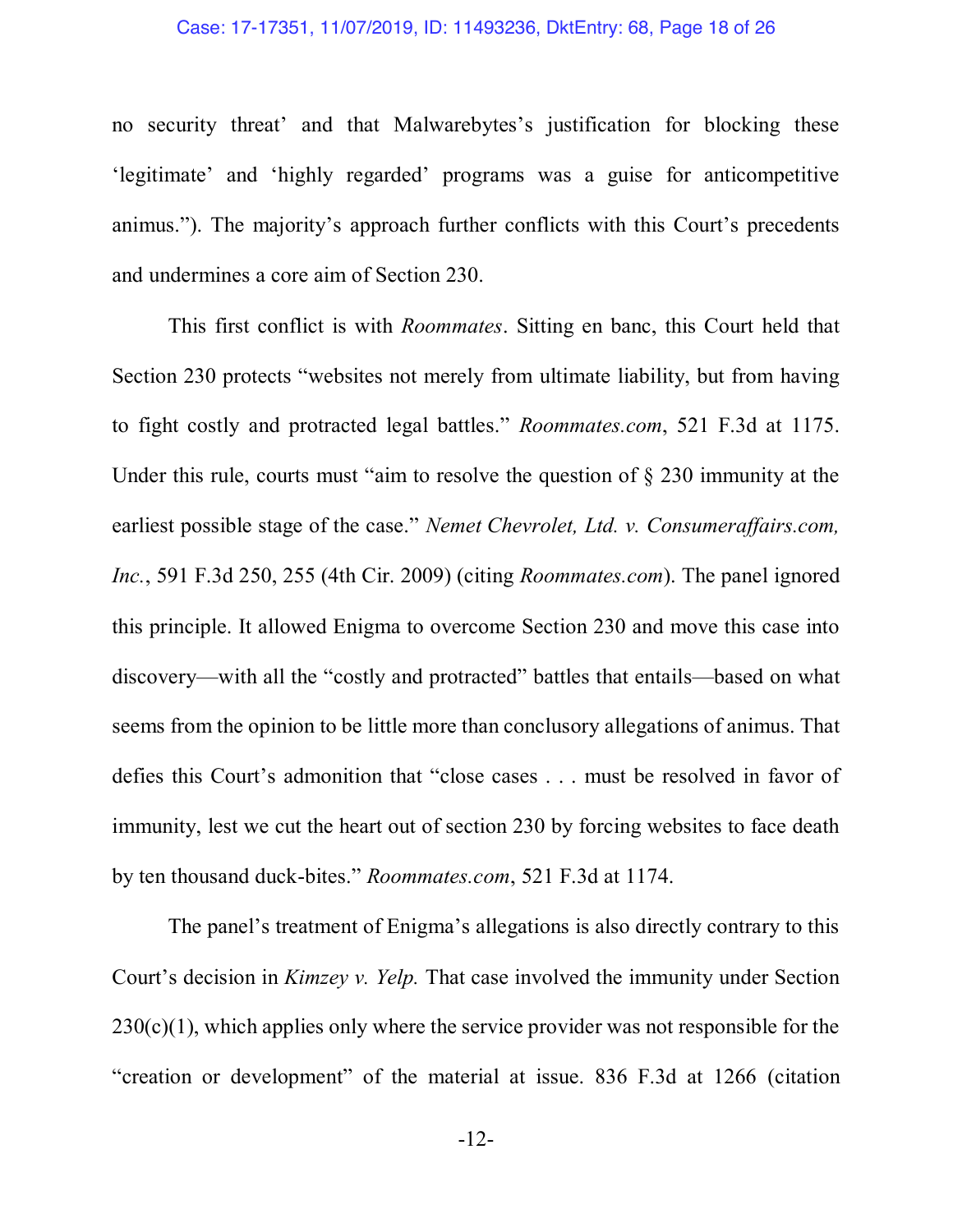omitted). As here, the plaintiff tried to "plead around" Section 230 "to advance the same basic argument that the statute plainly bars." *Id*. But this Court "decline[d] to open the door to such artful skirting of the CDA's safe harbor provision." *Id*. Instead, after carefully scrutinizing the allegations in the complaint, the Court held that Kimzey had failed to "'plead facts tending to demonstrate that the . . . review was not, as is usual, authored by a user.'" *Id.* at 1268 (quoting *Levitt v. Yelp! Inc.*, 765 F.3d 1123, 1135 (9th Cir. 2014)) (alteration in original). *Kimzey* thus made clear that a robust application of the requirement of plausible factual allegations is needed to ensure that plaintiffs cannot evade Section 230 immunity with "creative pleading," *id*. at 1265–66:

We have no trouble in this case concluding that threadbare allegations of fabrication of statements are implausible on their face and are insufficient to avoid immunity under the CDA. . . . Were it otherwise, CDA immunity could be avoided simply by reciting a common line that user-generated statements are not what they say they are.

*Id.* at 1268–69 (citing *Ashcroft v. Iqbal*, 556 U.S. 662, 678 (2009)).

Here, the panel allowed precisely the kind of evasion of Section 230 that *Kimzey* rejected. Through creative pleading, Enigma offered what the panel treated as a largely unadorned claim of anticompetitive animus. Such allegations are not uncommon: parties upset that their material has been blocked or filtered will often assert—without any support or factual basis—that the decision was driven by some kind of animus. Following *Kimzey*, the panel should have responded to such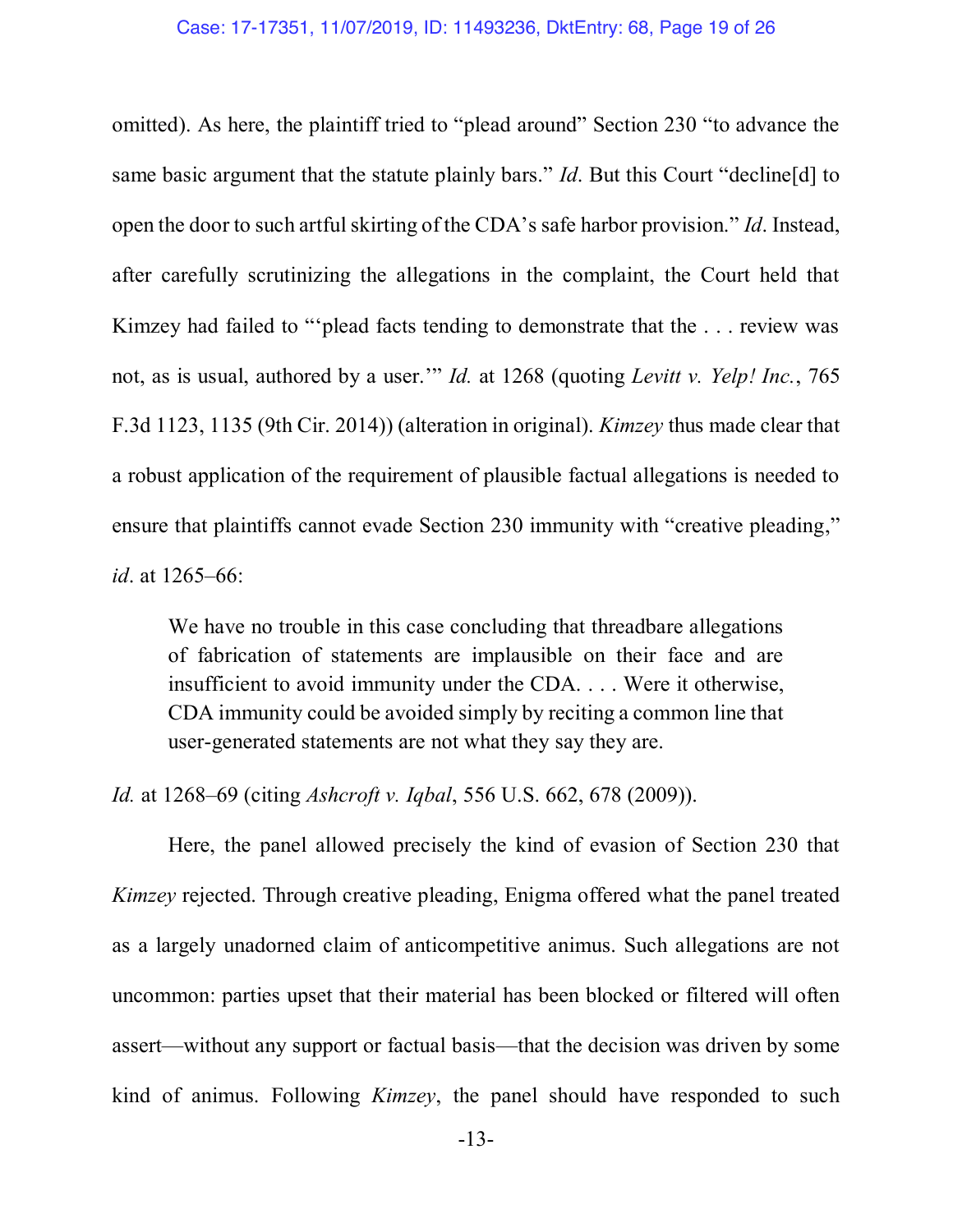#### Case: 17-17351, 11/07/2019, ID: 11493236, DktEntry: 68, Page 20 of 26

allegations by confirming that Section 230 cannot be so readily avoided—that "the immunity in the CDA is broad enough to require plaintiffs alleging such a theory to state the facts plausibly suggesting" that Malwarebytes did not actually consider Enigma's software objectionable. *Id*. at 1269. But the panel failed even to cite *Kimzey*, much less apply its rigorous approach.

This conflict underscores the need for rehearing. As this Court observed in *Kimzey*: "It cannot be the case that the CDA and its purpose of promoting the free exchange of information and ideas over the Internet could be so casually eviscerated." *Id.* (quotation marks omitted). Indeed, if plaintiffs can sidestep Section 230 at the pleading stage in this way, the immunity loses much of its value. *Accord Nemet*, 591 F.3d at 255 (recognizing that Section 230 immunity from suit "is effectively lost if a case is erroneously permitted to go to trial") (citation omitted). Based on barebones allegations, service providers (and even users) may be threatened with expensive and time-consuming litigation to defend their selfregulatory efforts—efforts that happen constantly, given the massive scale of online communications. As much as the actual risk of liability, such litigation burdens significantly raise the costs of engaging in self-regulation, and some providers may find that the risk is simply not worth it. That, of course, is the opposite of how Section 230 is supposed to work. *See* Eric Goldman, Online User Account Termination and 47 U.S.C. § 230(c)(2), 2 U.C. Irvine L. Rev. 659, 671 (2012)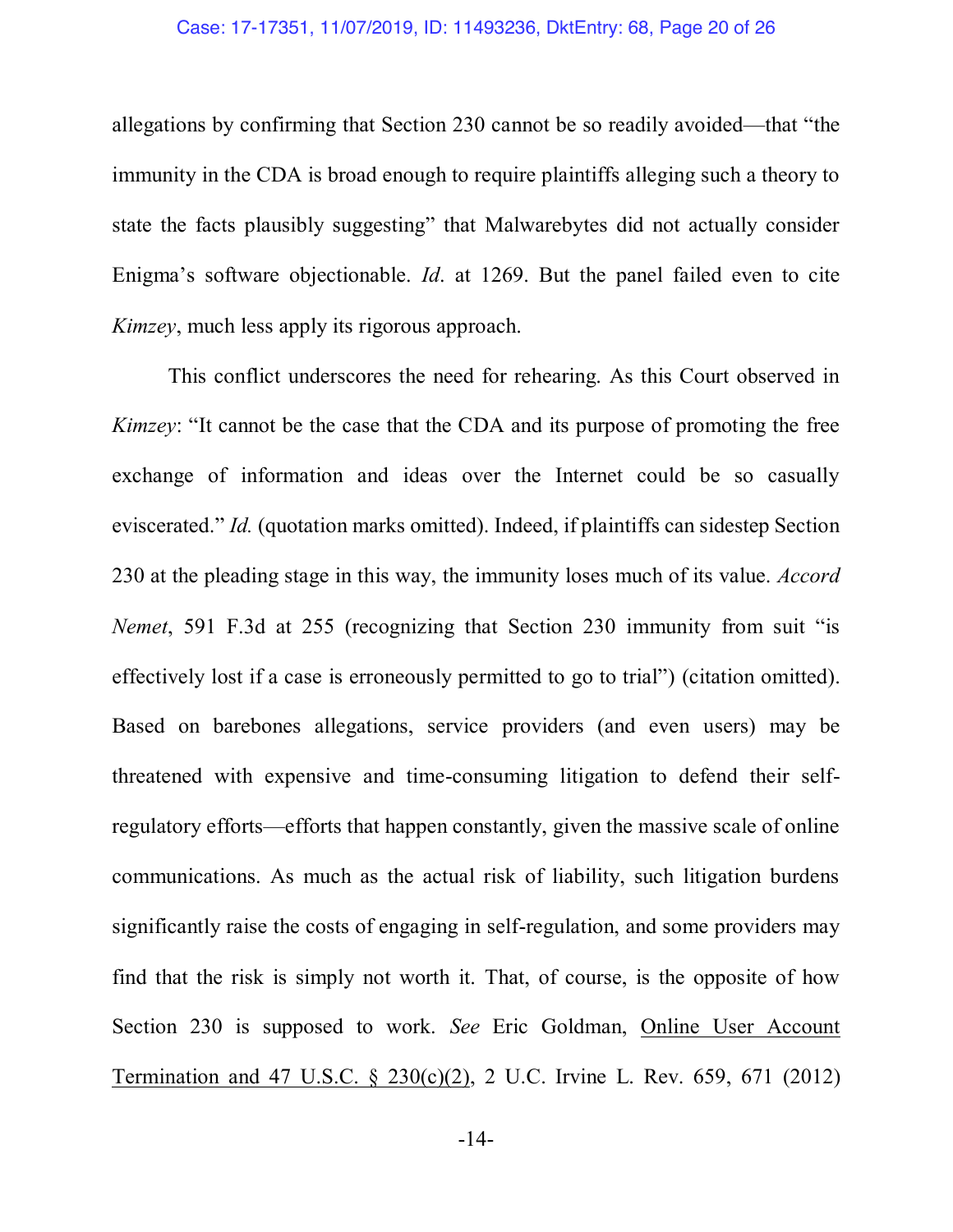(explaining that one of the "principal benefit[s]" of Section 230 is the promise "of fast, cheap, and reliable defense wins").

In short, the panel's approach will *discourage* rather than "encourage the development of technologies which maximize user control over what information is received by individuals, families, and schools," 47 U.S.C. § 230(b)(3), and it will *create* rather than "remove disincentives for the development and utilization of blocking and filtering technologies," *id*. § 230(b)(4). Rehearing should be granted to bring this case in line with this Court's cases and ensure that Section 230 continues to play the role that Congress intended.

### **III. LOOSE DICTA IN THE PANEL OPINION THREATENS ESPECIALLY FAR-REACHING CONSEQUENCES FOR ONLINE SERVICES AND USERS**

Beyond all the problems discussed above, the panel's opinion also includes dicta that could have even more pernicious consequences for online self-regulation.

Early in its opinion, the majority opines that under Section  $230(c)(2)$ , the "criteria for blocking online material must be based on the characteristics of the online material, *i.e.*, its content, and not on the identity of the entity that produced it." Slip Op. at 10. This passage, which is not expressly tethered to the allegations of anticompetitive motive, "cannot be squared with the broad language of the Act," *id*. at 25 (Rawlinson, J., dissenting), or its purpose of removing disincentives for efforts to protect internet users. The panel's dicta could be read to suggest that Section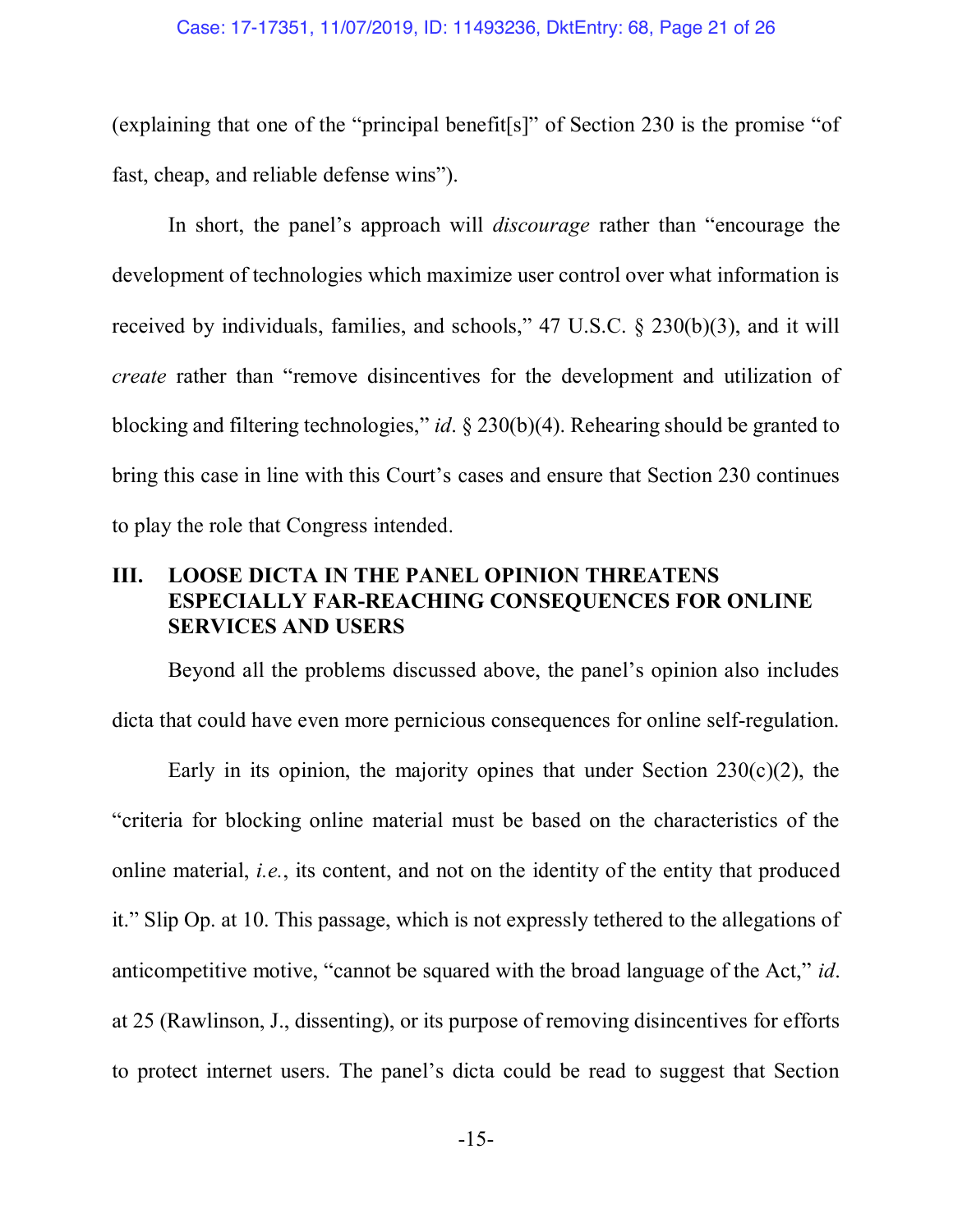#### Case: 17-17351, 11/07/2019, ID: 11493236, DktEntry: 68, Page 22 of 26

 $230(c)(2)$  does not apply where a decision to restrict content or apply a blocking tool focused on an objectionable *user* or *account*, rather than on individual pieces of objectionable content. Such a limitation has no basis in the statute and would create serious problems for online service providers and their users.

Consistent with Section 230(c)'s broad protections, online service providers routinely identify potentially harmful content based on its source. Anti-spam software often relies on the behaviors exhibited by users,<sup>7</sup> and computer security programs enable users to block entire web pages known to distribute malware.8 Likewise, online platforms (including IA members) have terminated the accounts of neo-Nazi groups like The Daily Stormer—and other entities whose messages do not fit within their values and rules. $9$  Even more directly relevant here, the userempowerment tools discussed above, such as Twitter's blocking and muting features, allow users to block or restrict content from specific user-accounts they

 $\overline{\phantom{a}}$ 

<sup>7</sup> Yiqun Liu, et al., User behavior oriented web spam detection, in Proc. of 17th International Conference on World Wide Web 2008, WWW'08, Apr. 21, 2008 – Apr. 25, 2008, Beijing, China, 1039–40 (2008).

<sup>8</sup> Block access to malicious URLs with web reputation, TRENDMICRO, https://help.deepsecurity.trendmicro.com/Protection-Modules/Web-Reputation/ugweb-rep.html.

<sup>9</sup> Andrew Buncombe, Twitter deletes Daily Stormer's account amid outrage at neo-Nazi site's response to Charlottesville, INDEPENDENT (Aug. 16, 2017, 10:00 PM), https://www.independent.co.uk/news/world/americas/daily-stormercharlottesville-twitter-accounts-deleted-heather-heyer-funeral-a7897411.html.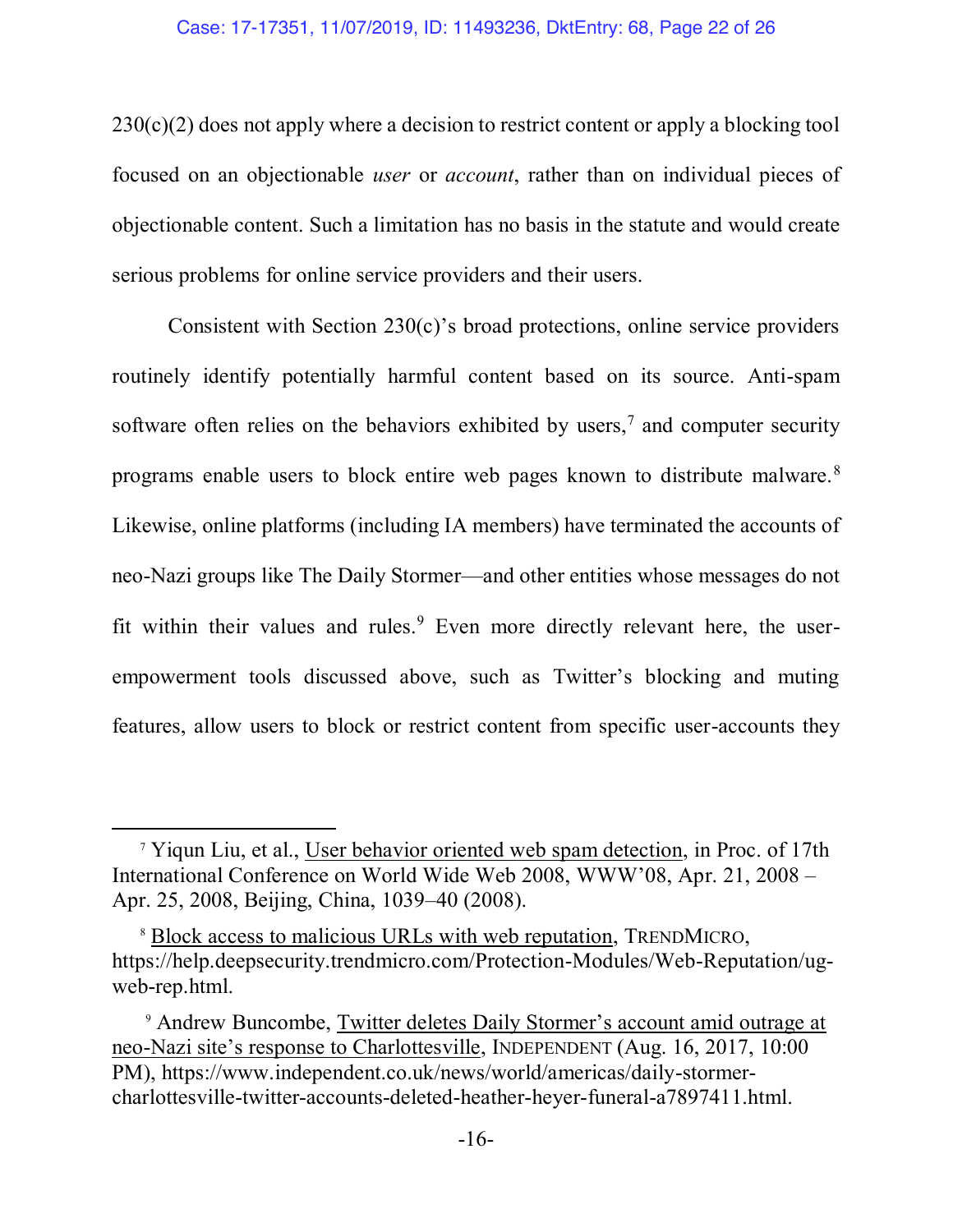deem objectionable. The same is true of Reddit's quarantine device, which applies to entire communities (or "subreddits") within the larger Reddit service.

These kinds of account- or speaker-specific tools are vital for the selfregulation contemplated by Section 230. If service providers or users could only block specific items of content, the protections they offer would be materially diminished. In many cases, removing or filtering out all content from objectionable users or accounts is the best way to deal with abuse, misbehavior, or simply unwanted online interactions. That is why, for example, the government-sponsored website stopbullying.gov recommends that users "[b]lock *the person* who is cyberbullying" as a step "to [t]ake [i]mmediately" in the face of online harassment or abuse.10

But these protective efforts are threatened by the panel's dicta. When service providers take actions or offer tools like these, they arguably are restricting access to material at least in part based on the "identity of the entity that produced it." Slip Op. at 10. Seizing on this language, litigants may try to get around Section 230 by alleging that a service provider blocked—or enabled users to block—content because of animus toward the speaker. And lower courts bound by the panel's ruling may think (incorrectly) that they need to withhold immunity from self-regulatory

 $\overline{\phantom{a}}$ 

<sup>&</sup>lt;sup>10</sup> Report Cyberbullying, STOPBULLYING.GOV,

http://www.stopbullying.gov/cyberbullying/how-to-report/index.html.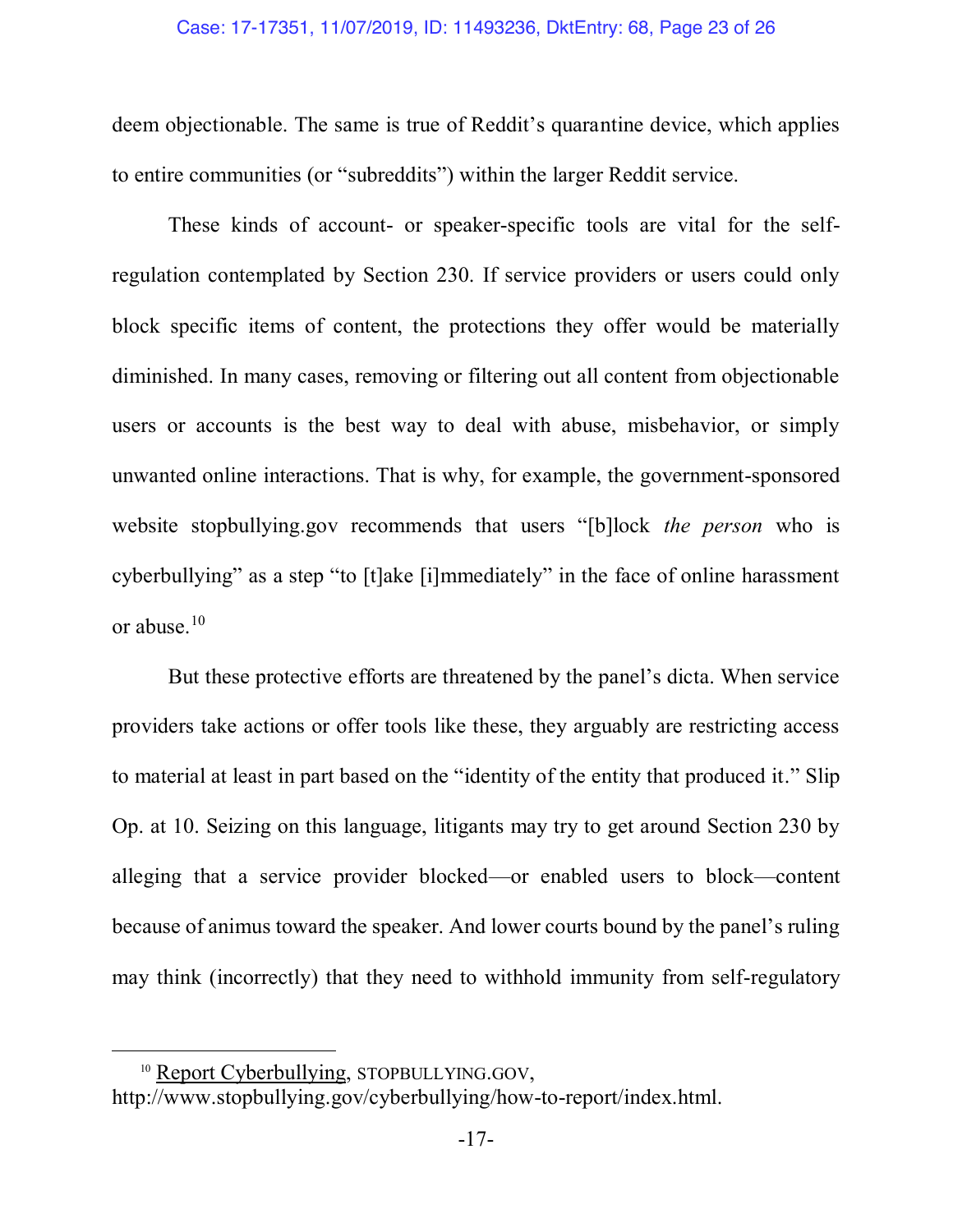#### Case: 17-17351, 11/07/2019, ID: 11493236, DktEntry: 68, Page 24 of 26

efforts that go beyond blocking or filtering individual pieces of content. That would have calamitous consequences that have no basis in Section 230. To the contrary, such quintessential acts of self-policing are exactly the kinds of efforts to limit objectionable online material—and "to aid parents in limiting their children's access to such material"—that Section 230(c)(2) is designed to protect. *Batzel*, 333 F.3d at 1028.

Accordingly, even if the result in this case is otherwise unchanged, the majority's errant dicta should be eliminated before it is misused to strip Section  $230(c)(2)$  immunity from a host of socially beneficial measures that protect online services and their users.

#### **CONCLUSION**

For these reasons, Appellee's petition for rehearing should be granted.

Dated: November 7, 2019 Respectfully submitted,

WILSON SONSINI GOODRICH & ROSATI Professional Corporation

By: /s/ Brian M. Willen Brian M. Willen *Attorney for Amicus Curiae*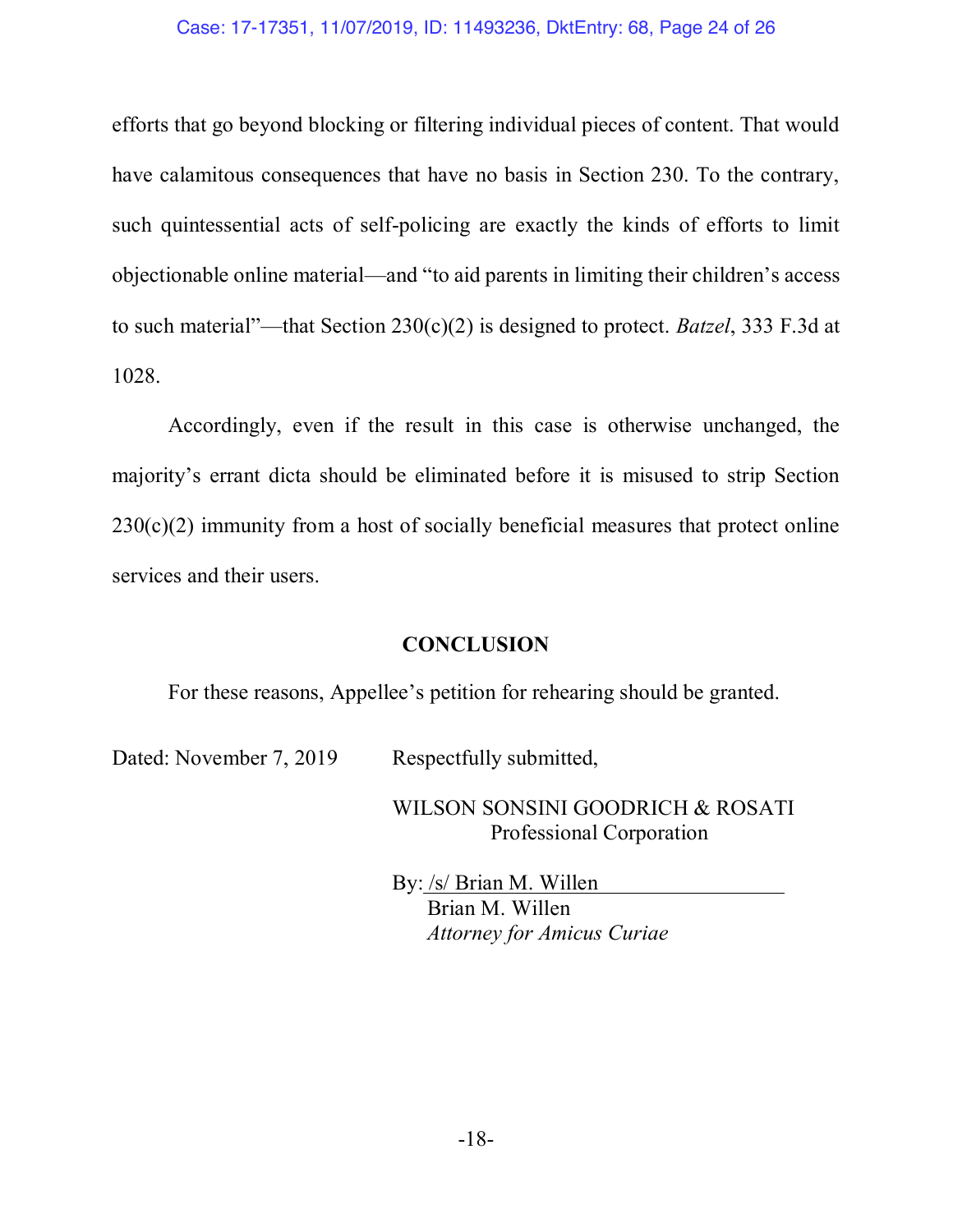## UNITED STATES COURT OF APPEALS FOR THE NINTH CIRCUIT

#### Form 8. Certificate of Compliance for Briefs

Instructions for this form: http://www.ca9.uscourts.gov/forms/form08instructions.pdf

9th Cir. Case Number(s) 17-17351

I am the attorney or self-represented party.

This brief contains  $\begin{vmatrix} 4.144 \\ -1.144 \end{vmatrix}$  words, excluding the items exempted 4,144

by Fed. R. App. P. 32(f). The brief's type size and typeface comply with Fed. R.

App. P.  $32(a)(5)$  and  $(6)$ .

I certify that this brief (select only one):

- $\circ$  complies with the word limit of Cir. R. 32-1.
- $\circ$  is a cross-appeal brief and complies with the word limit of Cir. R. 28.1-1.
- is an amicus brief and complies with the word limit of Fed. R. App. P.  $\odot$  $29(a)(5)$ , Cir. R. 29-2(c)(2), or Cir. R. 29-2(c)(3).
- $\circ$  is for a **death penalty** case and complies with the word limit of Cir. R. 32-4.
- complies with the longer length limit permitted by Cir. R. 32-2(b) because  $\bigcap$ (select only one):
	- $\circ$  it is a joint brief submitted by separately represented parties;
	- $\circ$  a party or parties are filing a single brief in response to multiple briefs; or
	- $\circ$  a party or parties are filing a single brief in response to a longer joint brief.
- $\circ$  complies with the length limit designated by court order dated
- $\circ$  is accompanied by a motion to file a longer brief pursuant to Cir. R. 32-2(a).

Signature  $\vert$  s/ Brian M. Willen  $\vert$  Date  $\vert$  11/07/2019

(use "s/[typed name]" to sign electronically-filed documents)

Feedback or questions about this form? Email us at forms@ca9.uscourts.gov